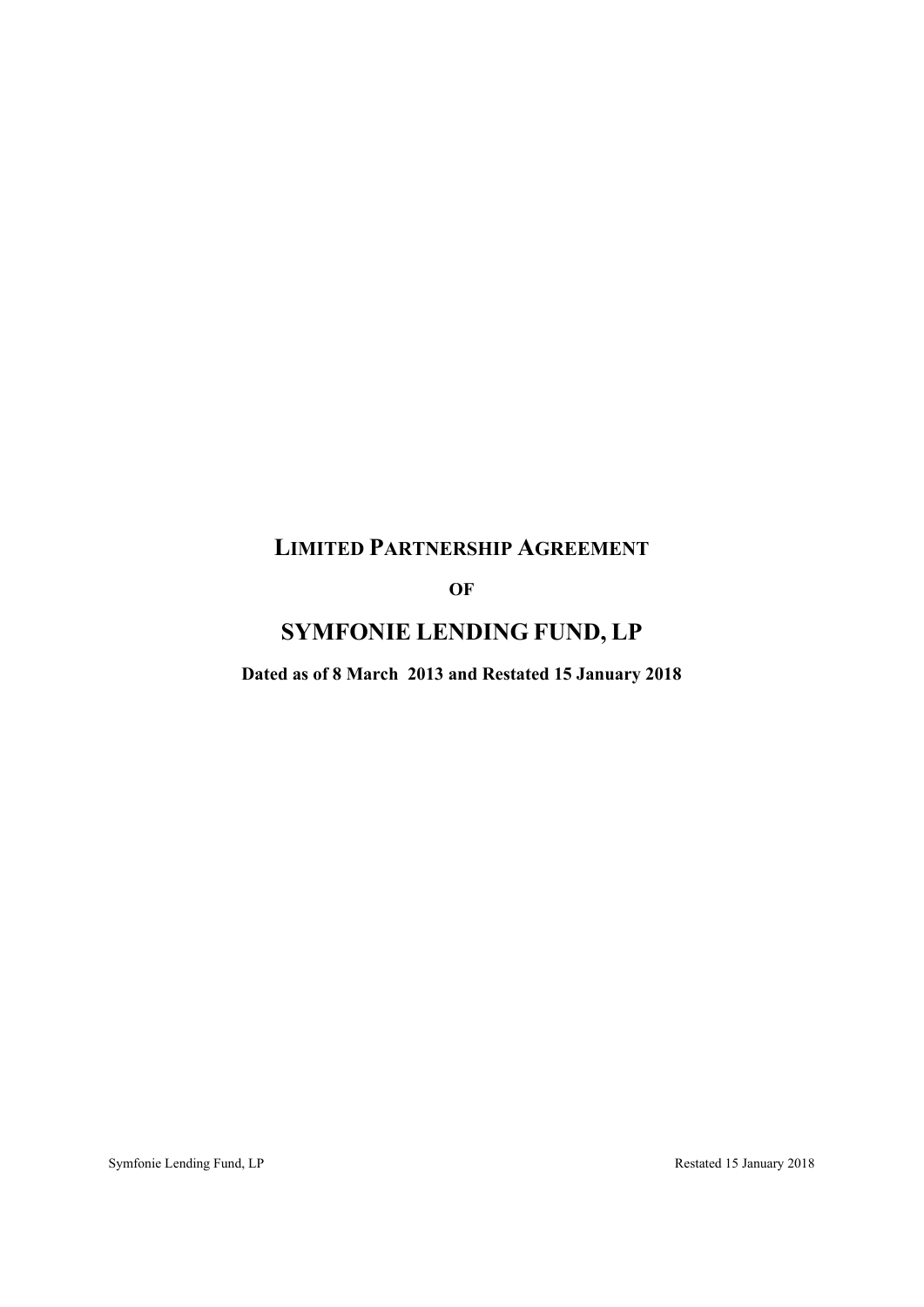# TABLE OF CONTENTS

#### **Page**

| Section 1.01 |                                                                       |  |
|--------------|-----------------------------------------------------------------------|--|
| Section 1.02 |                                                                       |  |
| Section 1.03 |                                                                       |  |
| Section 1.04 |                                                                       |  |
| Section 1.05 |                                                                       |  |
| Section 1.06 |                                                                       |  |
| Section 1.07 |                                                                       |  |
| Section 1.08 |                                                                       |  |
| Section 1.09 |                                                                       |  |
| Section 1.10 | Segmentation of Partnership Investments Among Classes of Interests 4  |  |
| Section 1.11 |                                                                       |  |
| Section 1.12 |                                                                       |  |
| Section 1.13 |                                                                       |  |
|              |                                                                       |  |
| Section 2.01 |                                                                       |  |
| Section 2.02 |                                                                       |  |
| Section 2.03 |                                                                       |  |
| Section 2.04 |                                                                       |  |
| Section 2.05 |                                                                       |  |
| Section 2.06 |                                                                       |  |
| Section 2.07 | Management Fee; Payment of Certain Costs and Expenses 8               |  |
| Section 2.08 |                                                                       |  |
|              |                                                                       |  |
| Section 3.01 |                                                                       |  |
| Section 3.02 |                                                                       |  |
| Section 3.03 |                                                                       |  |
| Section 3.04 |                                                                       |  |
| Section 3.05 | Allocation of Net Capital Appreciation or Net Capital Depreciation 11 |  |
| Section 3.06 |                                                                       |  |
| Section 3.07 |                                                                       |  |
| Section 3.08 | Liabilities.                                                          |  |
| Section 3.09 |                                                                       |  |
| Section 3.10 |                                                                       |  |
|              |                                                                       |  |
| Section 4.01 |                                                                       |  |
| Section 4.02 |                                                                       |  |
| Section 4.03 |                                                                       |  |
| Section 4.04 | Withdrawal, Death, Disability, Etc. of Limited Partners 18            |  |
| Section 4.05 |                                                                       |  |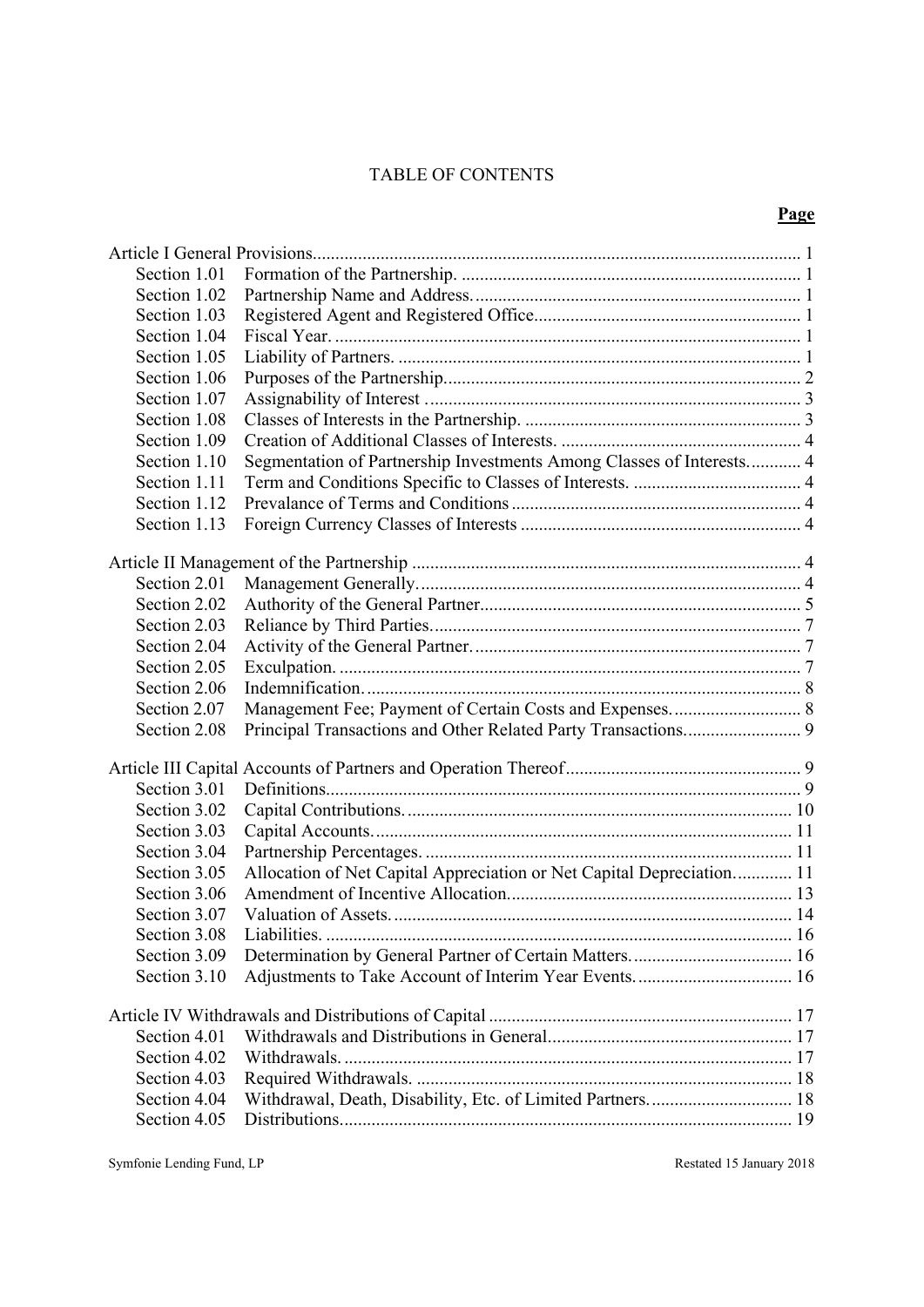| Section 4.06 |  |
|--------------|--|
| Section 4.07 |  |
| Section 4.08 |  |
|              |  |
| Section 5.01 |  |
|              |  |
|              |  |
| Section 6.01 |  |
| Section 6.02 |  |
|              |  |
| Section 7.01 |  |
| Section 7.02 |  |
| Section 7.03 |  |
| Section 7.04 |  |
| Section 7.05 |  |
|              |  |
|              |  |
| Section 8.01 |  |
| Section 8.02 |  |
| Section 8.03 |  |
| Section 8.04 |  |
| Section 8.05 |  |
| Section 8.06 |  |
| Section 8.07 |  |
| Section 8.08 |  |
| Section 8.09 |  |
| Section 8.10 |  |
| Section 8.11 |  |
| Section 8.12 |  |
|              |  |
| Section 9.01 |  |
| Section 9.02 |  |
| Section 9.03 |  |
| Section 9.04 |  |
| Section 9.05 |  |
| Section 9.06 |  |
| Section 9.07 |  |
| Section 9.08 |  |
|              |  |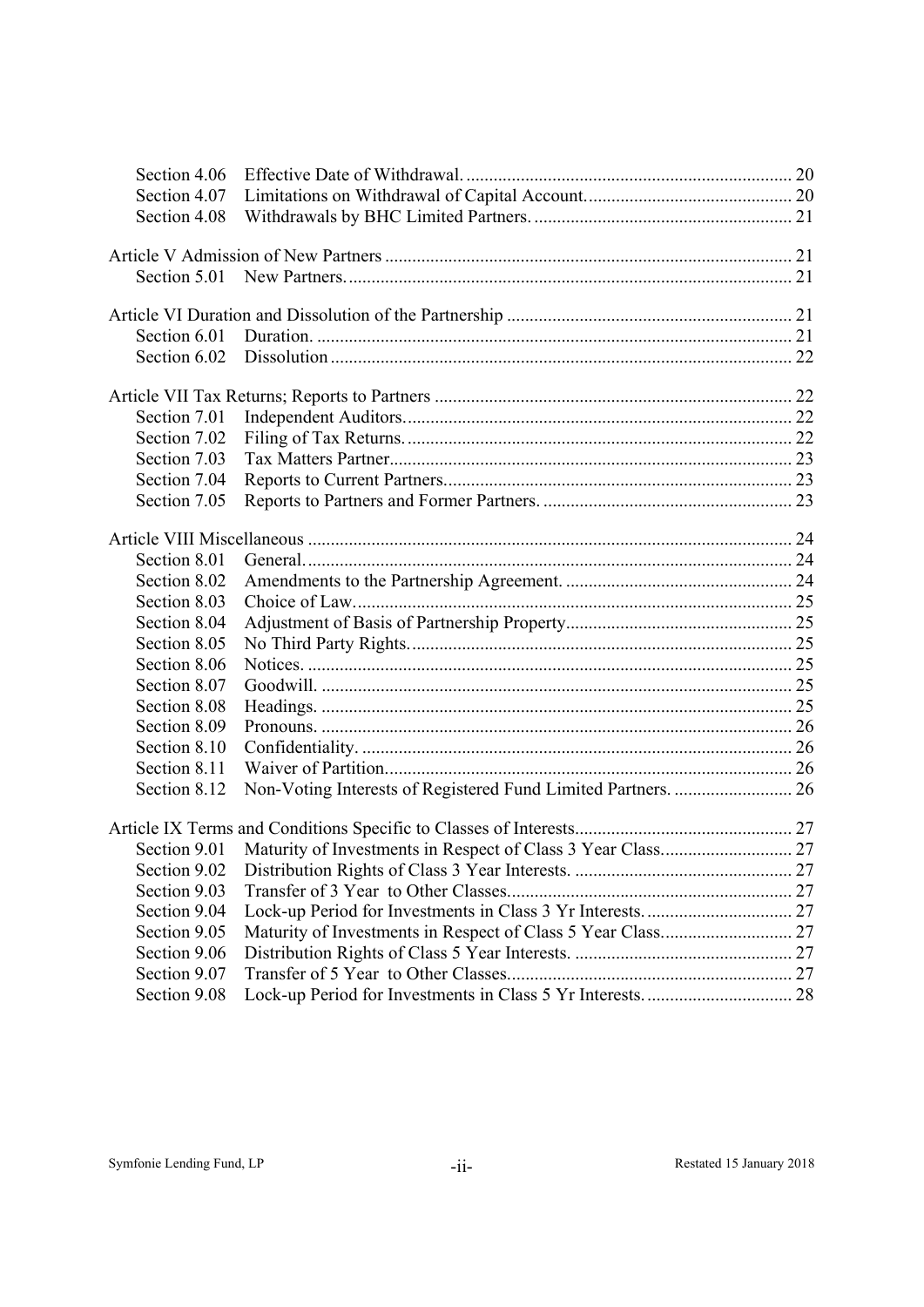#### **LIMITED PARTNERSHIP AGREEMENT OF**

#### **SYMFONIE LENDING FUND, LP**

Dated as of 8 March 2013, Restated 15 January 2018

This Limited Partnership Agreement dated as of the date first above written (this "Agreement") among the undersigned (collectively, the "Partners," which term shall include any persons admitted to the Partnership pursuant to Article V of this Agreement and shall exclude any persons who cease to be Partners pursuant to Article IV of this Agreement) shall hereafter govern Symfonie Lending Fund, LP (the "Partnership"). This Agreement was Restated on 15 January 2018 in accordance with Section 8.02 to reflect changes in the address of the General Partner and the Partnership.

#### **Article I**

#### **General Provisions**

#### Section 1.01 Formation of the Partnership.

The Partnership was formed as a limited partnership under the Delaware Revised Uniform Limited Partnership Act (6 Del. C. § 17-101 et seq.), as amended from time to time (the "Act"), by the filing of the Certificate of Limited Partnership of the Partnership with the Office of the Secretary of State of the State of Delaware on 8March 2013. The General Partner (as defined in Section 1.05), for itself and as agent for the Limited Partners (as defined in Section 1.05), shall make every reasonable effort to assure that all other certificates and documents are properly executed, and shall accomplish all filing, recording, publishing and other acts necessary or appropriate for compliance with all of the requirements for the formation of the Partnership as a limited partnership under the Act.

Section 1.02 Partnership Name and Address.

The name of the Partnership is Symfonie Lending Fund, LP (the "Partnership"). The principal office of the Partnership shall be located at c/o Cross & Simon, LLC, 1105 N. Market Street, 9th Floor Wilmington, DE 19801, or at such other location as the General Partner may designate in the future. The General Partner shall promptly notify the Limited Partners of any change in the Partnership's address.

Section 1.03 Registered Agent and Registered Office.

The Registered Agent for the Partnership and for the General Partner is National Corporate Research Ltd. , 850 New Burton Road, Suite 201, Dover, Delaware, 19904. Section 1.04 Fiscal Year.

 The fiscal year of the Partnership (the "fiscal year") shall end on December 31 of each calendar year.

Section 1.05 Liability of Partners.

Symfonie Lending Fund, LP Restated 15 January 2018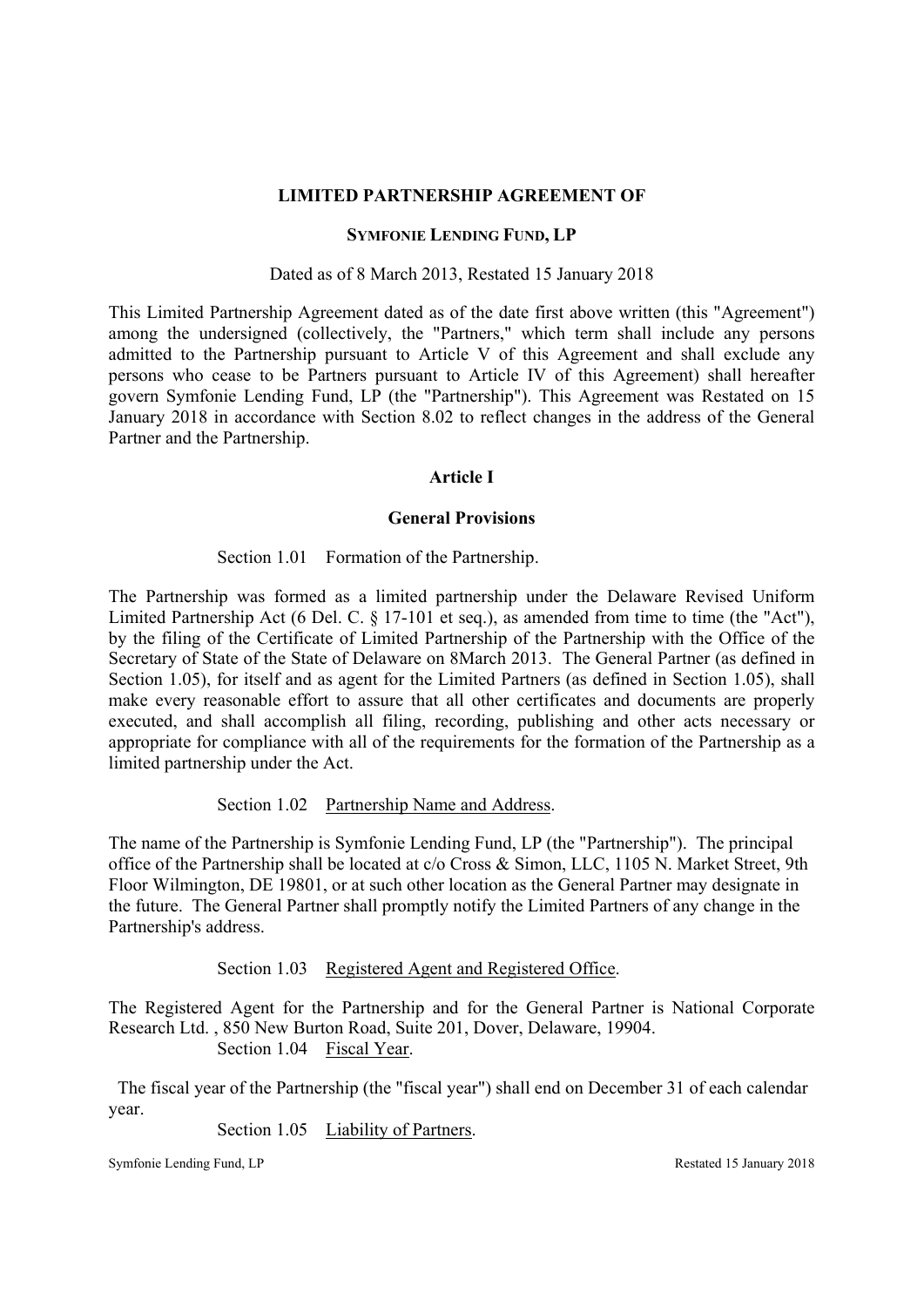The names of all of the Partners and the amounts of their respective contributions to the Partnership (their "Capital Contributions") are set forth in the books and records of the Partnership at the Partnership's principal office (as set forth in Section 1.02).Symfonie P2P Investments, LLC shall be the general partner (the "General Partner") and shall have unlimited liability for the repayment and discharge of all debts and obligations of the Partnership.

The Partners designated in the books and records of the Partnership as limited partners (collectively, the "Limited Partners"), and any former Limited Partners, shall be liable for the repayment and discharge of all debts and obligations of the Partnership attributable to any fiscal year (or relevant portion thereof) during which they are or were Limited Partners of the Partnership to the extent of their respective interests in the Partnership in the fiscal year (or relevant portion thereof) to which any such debts and obligations are attributable.

The Partners and all former Partners shall share all losses, liabilities or expenses suffered or incurred by virtue of the operation of the preceding paragraphs of this Section 1.05 in proportion to their respective Partnership Percentages (as defined in Section 3.04) for the fiscal year (or relevant portion thereof) to which any debts or obligations of the Partnership are attributable; *provided, however*, that a Limited Partner's or former Limited Partner's share of such losses, liabilities or expenses shall not exceed its interest in the Partnership for such fiscal year (or relevant portion thereof).

As used in this Section 1.05, the terms "interest in the Partnership" and "interests in the Partnership" shall mean, with respect to any fiscal year (or relevant portion thereof) and with respect to each Partner (or former Partner), the Capital Account (as defined in Section 3.03) that such Partner (or former Partner) would have received (or did in fact receive) pursuant to the terms and provisions of Article IV upon withdrawal from the Partnership as of the end of such fiscal year (or relevant portion thereof).

Notwithstanding any other provision of this Agreement (other than Section 4.05(c)), in no event shall any Limited Partner (or former Limited Partner) be obligated to make any additional contribution whatsoever to the Partnership, or have any liability for the repayment and discharge of the debts and obligations of the Partnership (apart from its interest in the Partnership), except that a Limited Partner (or former Limited Partner) may be required, for purposes of meeting such Limited Partner's obligations under this Section 1.05, to make additional contributions or payments up to, but in no event in excess of, the aggregate amount of returns of capital and other amounts actually received by it from the Partnership during or after the fiscal year to which any debt or obligation is attributable.

As used in this Agreement, the terms "former Limited Partner" and "former Partner" refer to such persons or entities as hereafter from time to time cease to be a Limited Partner or Partner, respectively, pursuant to the terms and provisions of this Agreement.

## Section 1.06 Purposes of the Partnership.

 The Partnership is organised with the objective of generating income and capital appreciation while preserving and protecting principal and interest by investing in Securities (defined below) and engaging in all activities and transactions as the General Partner may deem necessary or advisable in connection therewith, including, without limitation:

Symfonie Lending Fund, LP  $-2$ - Restated 15 January 2018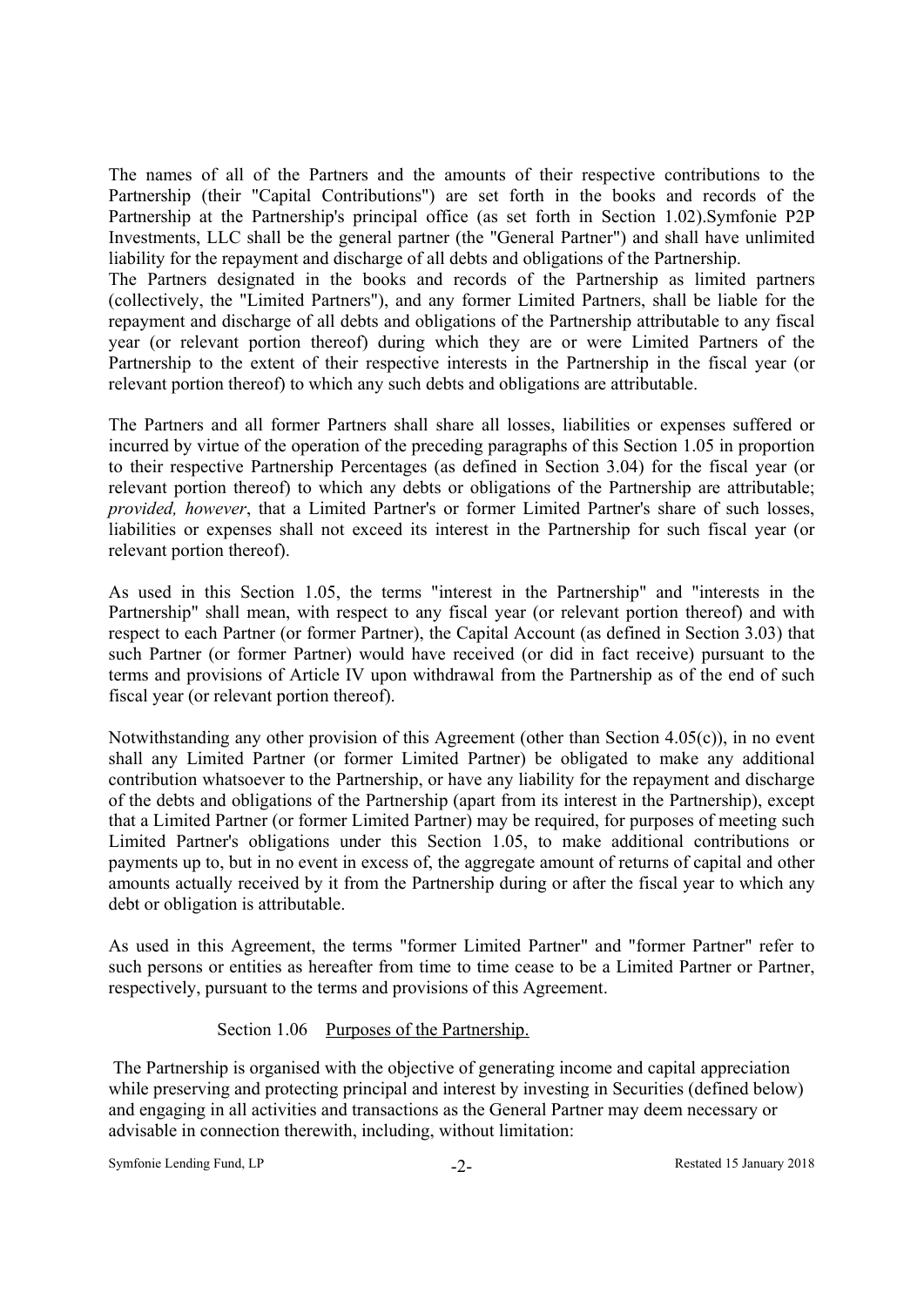(a) to invest, directly or indirectly by investing in (i) corporate and consumer loans either directly or facilitated by so-called "Peer to Peer" marketplace providers and other intermediaries, (ii) syndicated loans, (iii) corporate bonds, (iv) government bonds, (v) pass-through securities, (vi) asset backed securities, (vii) securitised pools of consumer and corporate bonds and other securities and (viii) other financial instruments of United States and foreign entities, including, without limitation, capital stock; shares of beneficial interest; partnership interests and similar financial instruments; interests in real estate and real estate related assets; bonds, notes and debentures (whether subordinated, convertible or otherwise); currencies; commodities; interest rate, currency, commodity, equity and other derivative products, including, without limitation, (i) futures contracts (and options thereon) relating to stock indices, currencies, United States Government securities and securities of foreign governments, other financial instruments and all other commodities, (ii) swaps, options, warrants, caps, collars, floors and forward rate agreements, (iii) spot and forward currency transactions and (iv) agreements relating to or securing such transactions; mortgage-backed obligations issued or collateralized by U.S. Federal agencies (including, without limitation, fixed-rate pass-throughs, adjustable rate mortgages, collateralized mortgage obligations, stripped mortgage-backed securities and REMICs); equipment lease certificates; equipment trust certificates; loans; credit paper; accounts and notes receivable and payable held by trade or other creditors; trade acceptances; contract and other claims; executory contracts; participations; mutual funds; money market funds; obligations of the United States or any state thereof, foreign governments and instrumentalities of any of them; commercial paper; certificates of deposit; bankers' acceptances; choses in action; trust receipts; and any other obligations and instruments or evidences of indebtedness of whatever kind or nature; in each case, of any person, corporation, government or other entity whatsoever, whether or not publicly traded or readily marketable (all such items being called herein a "Security" or "Securities"), and to sell Securities short and cover such sales and;

(b) to engage in such other lawful Securities transactions as the General Partner may from time to time determine in its sole and absolute discretion; and to do such other acts and things as the General Partner may deem necessary or advisable in connection with the maintenance and administration of the Partnership.

## Section 1.07 Assignability of Interest.

Without the prior written consent of the General Partner, which may be withheld in its sole and absolute discretion, (i) a Partner may not pledge, assign, hypothecate, sell, exchange or transfer its interest in the Partnership, in whole or in part, and (ii) no pledgee, assignee, purchaser or transferee may be admitted as a substitute Partner. Any attempted pledge, assignment, sale, exchange or transfer by a Partner not made in accordance with this Section 1.07 shall be void and may result in the required withdrawal of such Partner

#### Section 1.08 Classes of Interests in the Partnership.

The Partnership shall be divided into Classes of Interests, the initial Classes of Interests being Class 3 Year Interests and Class 5 Year Interests.

.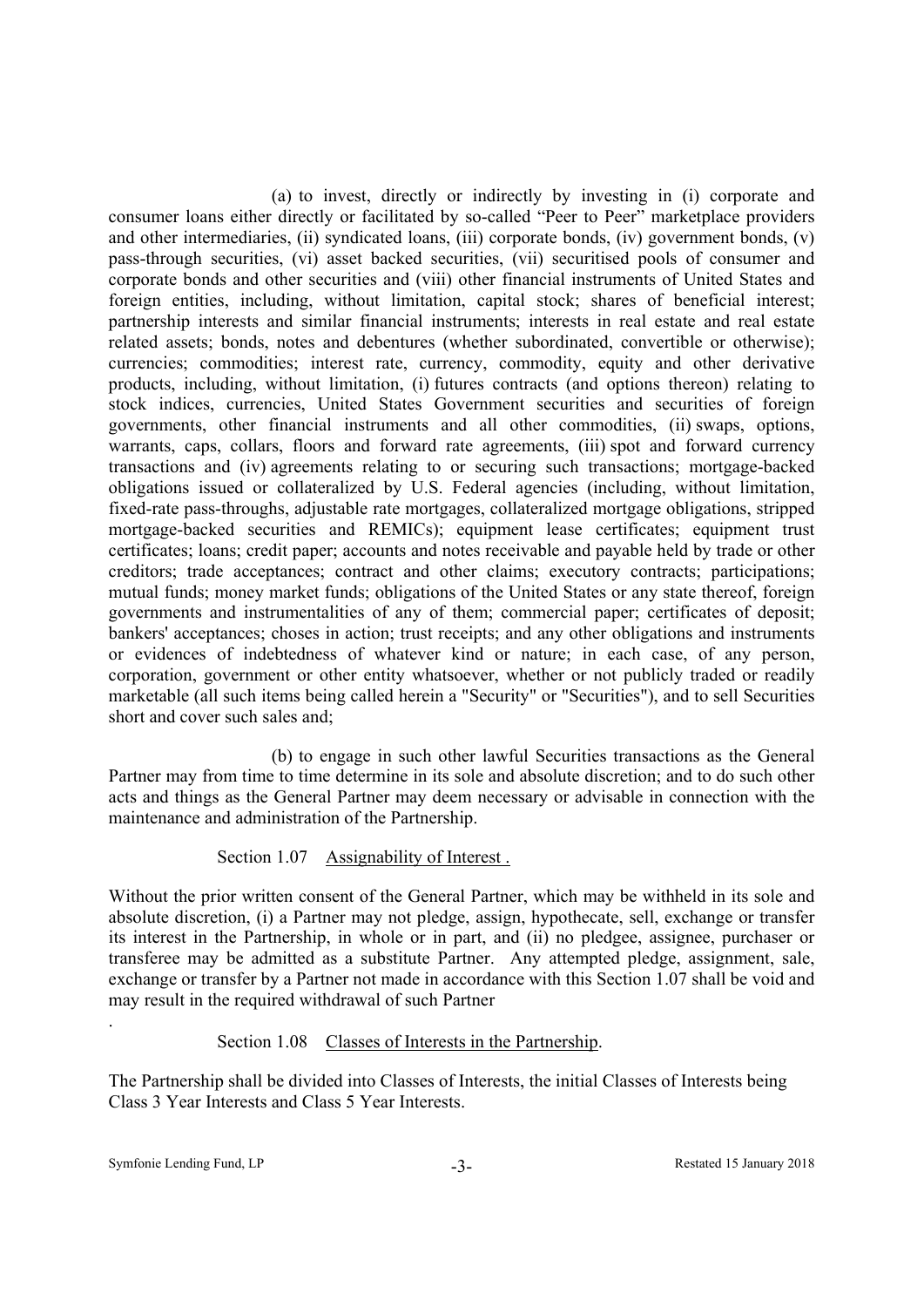#### Section 1.09 Creation of Additional Classes of Interests.

The General Partner, in its sole and absolute discretion may, at any time, create additional Classes of Interests, such Classes of Interests having Terms and Conditions that may differ from those of the Class 2018 Interests in any way, manner, shape or form.

Section 1.10 Segmentation of Partnership Investments Among Classes of Interests.

The General Partner, in its sole and absolute discretion, may elect to specify various assets or types of assets and accordingly, make allocation of gains and losses in whole or in part arising from those assets or types of assets to various Classes of Interests.

Section 1.11 Term and Conditions Specific to Classes of Interests.

 Any Terms and Conditions of this Agreement that apply specifically to any particular Class of Assets shall be set out in Article IX of this Agreement with Amendments and Restatements made to Article IX.

#### Section 1.12 Prevalance of Terms and Conditions

In case of ambiguity, discrepancy or conflict between the general Terms and Conditions of this Agreement and Terms and Conditions specific to any particular Class of Interests, the Terms and Conditions specifically governing the Class of Interests shall prevail.

Section 1.13 Foreign Currency Classes of Interests

The General Partner may create Classes and Sub-Classes of Partnership Interests denominated in currencies other than the Partnership's base accounting currency, the US Dollar (hereafter, "Currency Classes"). The General Partner may undertake transactions (hereafter, "hedge transactions") in order to mitigate the impact of foreign exchange rate fluctuations between the US Dollar and those Currency Classes. In addition, the General Partner may, in its sole and absolute discretion may, in lieu of or in addition to carrying out hedge transactions, assign or allocate any or all of the gains and losses arising from foreign exchange fluctuations in respect of any assets the Partnership holds to the Currency Class investors.

## **Article II**

## **Management of the Partnership**

## Section 2.01 Management Generally.

 The management of the Partnership shall be vested exclusively in the General Partner. Except as authorized by the General Partner, the Limited Partners shall have no part in the management of the Partnership, and shall have no authority or right to act on behalf of the Partnership in connection with any matter.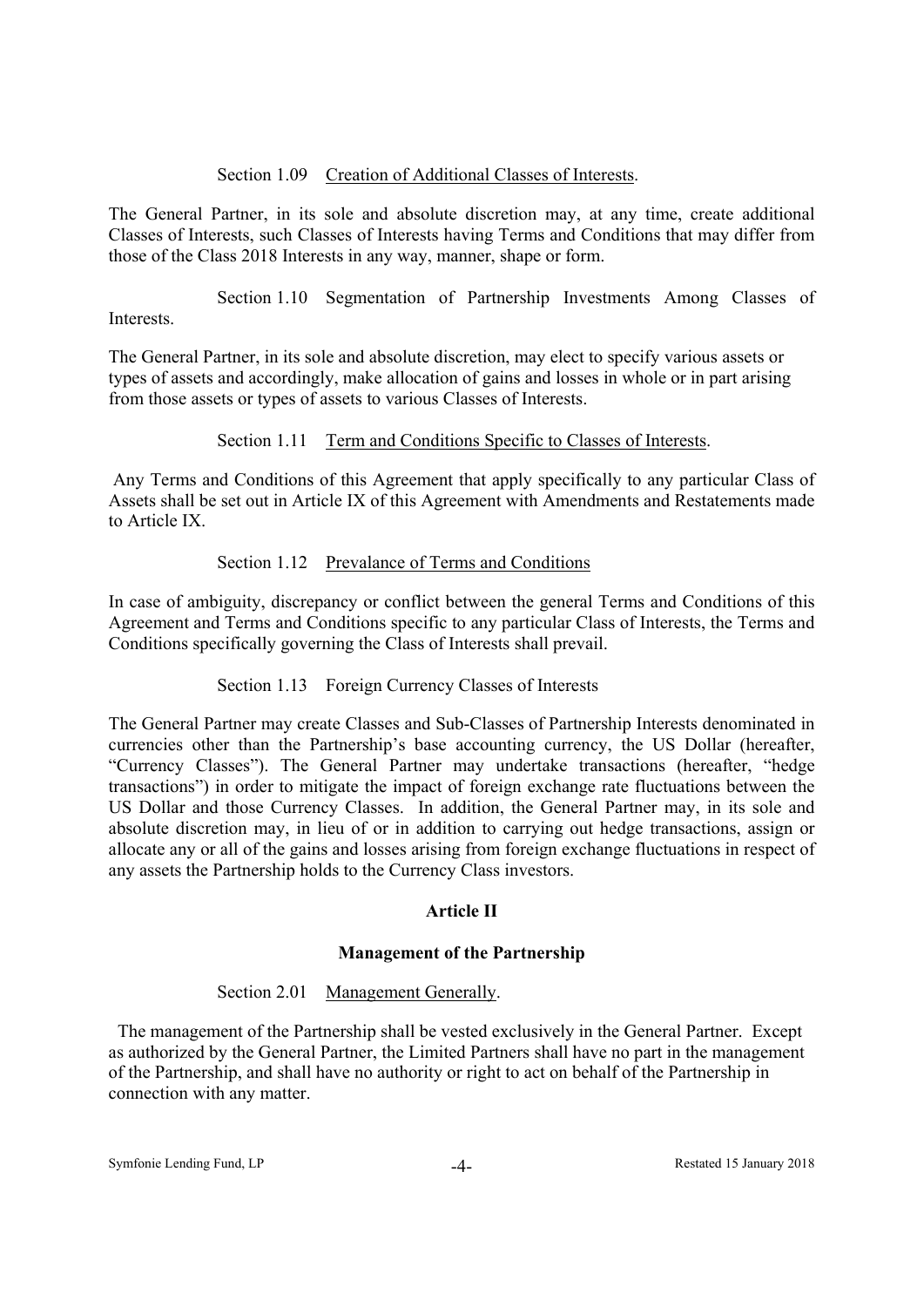#### Section 2.02 Authority of the General Partner.

The General Partner shall have the power on behalf of and in the name of the Partnership to carry out any and all of the objects and purposes of the Partnership set forth in Section 1.06, and to perform all acts and enter into and perform all contracts and other undertakings it may deem necessary or advisable or incidental thereto, including, without limitation, the power to:

(a) provide research and analysis and direct the formulation of investment policies and strategies for the Partnership;

(b) acquire a long position or a short position with respect to any Security and make purchases or sales increasing, decreasing or liquidating such position or changing from a long position to a short position or from a short position to a long position, without any limitation as to the frequency of the fluctuation in such positions or as to the frequency of the changes in the nature of such positions;

(c) purchase Securities and hold them for investment;

(d) enter into contracts for or in connection with investments in Securities;

(e) lend, either with or without security, any Securities, funds or other properties of the Partnership, including by entering into reverse repurchase agreements, and, from time to time, without limit as to the amount, borrow or raise funds, including by entering into repurchase agreements, and secure the payment of obligations of the Partnership by mortgage upon, or pledge or hypothecation of, all or any part of the property of the Partnership;

(f) open, maintain and close accounts, including margin and custodial accounts, with brokers and dealers, including brokers and dealers affiliated with the General Partner, which power shall include the authority to issue all instructions and authorizations to brokers and dealers regarding the Securities and/or money therein; to pay, or authorize the payment and reimbursement of, brokerage commissions or prices that may be in excess of the lowest rates available to brokers or dealers who execute transactions for the account of the Partnership and who (i) supply, or pay for (or rebate a portion of the Partnership's brokerage commissions to the Partnership for payment of) the cost of, brokerage, research or execution products or services utilized by the Partnership or Other Accounts (as defined in Section 2.02(h)) (provided that the Partnership seeks best execution, taking into account various factors, including commission rates and prices, reliability, financial responsibility, strength of the broker and ability of the broker to efficiently execute transactions, the broker's or dealer's facilities and the broker's provision or payment of the costs of brokerage or research products or services) and/or (ii) pay for (or rebate a portion of the Partnership's brokerage commissions to the Partnership for payment of) obligations of the Partnership or the Partnership's share of such obligations;

(g) possess, transfer, mortgage, pledge or otherwise deal in, and exercise all rights, powers privileges and other incidents of ownership or possession with respect to, Securities and other property and funds held or owned by the Partnership;

(h) combine purchase or sale orders on behalf of the Partnership with orders for other accounts to which the General Partner or any of its affiliates provides investment services, including the Master Fund (collectively, "Other Accounts"), and allocate the Securities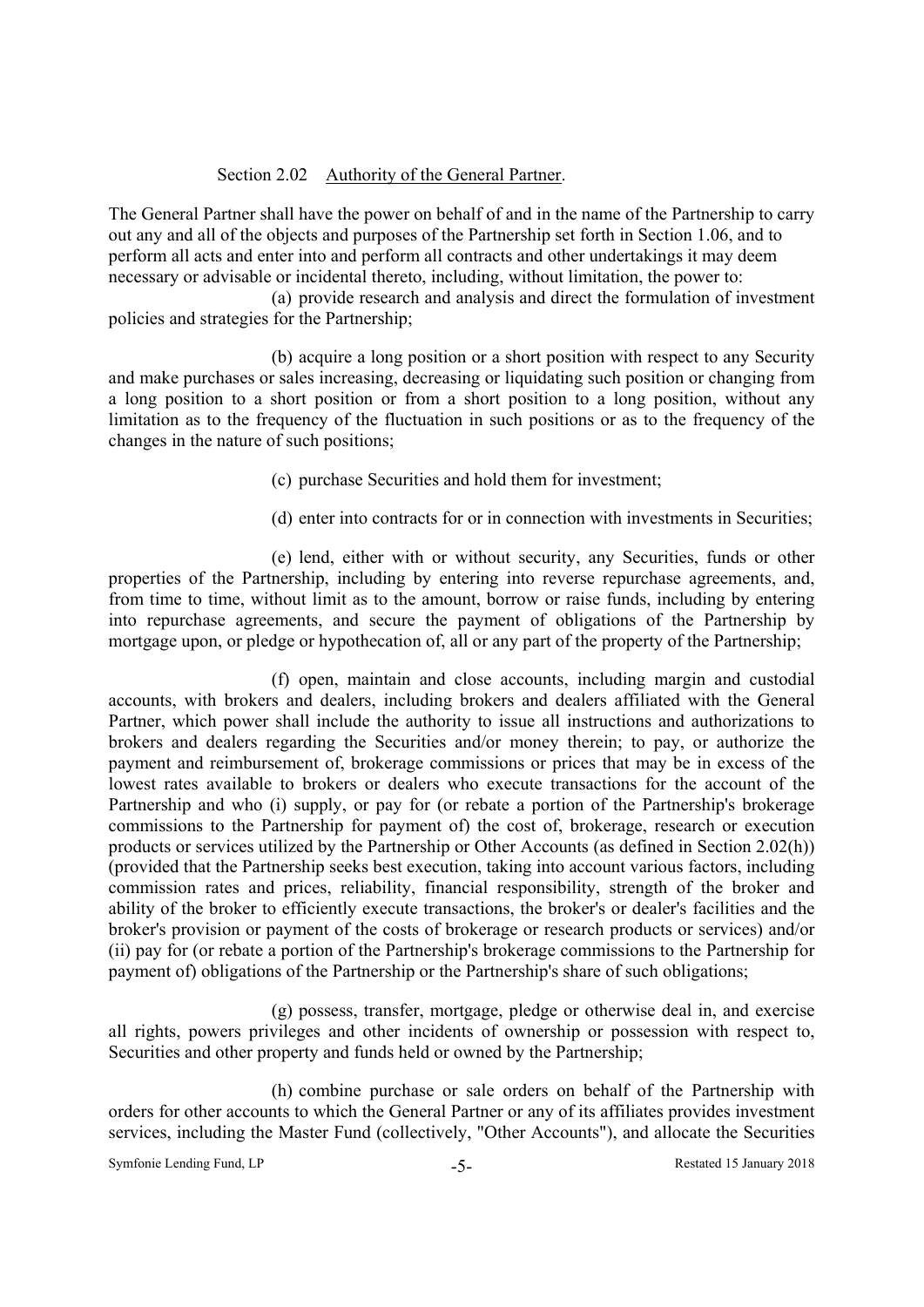or other assets so purchased or sold, on an "average price" basis or by any other method of fair allocation, among such accounts;

(i) open, maintain and close accounts, including custodial accounts, with banks, including banks located outside the United States, and draw checks or other orders for the payment of monies.

(j) enter into arrangements with brokers to open "average price" accounts, wherein orders placed during a trading day are placed on behalf of the Partnership and Other Accounts and are allocated among such accounts using an "average price," or provide for allocation using any other fair pricing method;

(k) organise one or more corporations or other entities to hold record title, as nominee for the Partnership (whether alone or together with Other Accounts), to Securities or funds of the Partnership;

(l) retain Symfonie Capital, LLC (hereafter, the "Investment Advisor") or other persons, firms or entities selected by the General Partner, to provide certain management and administrative services to the Partnership or any such other person, firm or entity providing such services from time to time being herein called the "Investment Advisor") and cause the Partnership to compensate the Investment Advisor for such services; *provided, however,* that the management, control and conduct of the activities of the Partnership shall remain the responsibility of the General Partner. The Investment Advisor, subject to the approval of the General Partner, may delegate responsibility to any other person, firm or entity that the General Partner deems appropriate. The General Partner hereby approves such delegation of responsibility for the investment management responsibilities to Symfonie Capital, LLC (hereafter, the "Investment Advisor").;

(m)cause the Partnership to engage in agency, agency cross and principal transactions with affiliates to the extent permitted by applicable securities laws; *provided*, *however*, that, to the extent required by applicable law, in no event shall the Partnership engage in a principal transaction except pursuant to Sec. 2.08;

(n) engage personnel, whether part-time or full-time, and attorneys, independent accountants or such other persons as the General Partner may deem necessary or advisable;

(o) authorize any member, director, shareholder, partner, officer, employee or other agent of the General Partner or the Investment Advisor or the Partnership to act for, and on behalf of, the Partnership in all matters incidental to the foregoing;

(p) retain any firm as the General Partner may select, at the expense of the Partnership, for the purpose of maintaining the Partnership's books and records and performing administrative services on behalf of the Partnership, including, but not limited to, tax and accounting functions or any such other person, firm or entity providing such services from time to time being herein called the "Fund Accountant");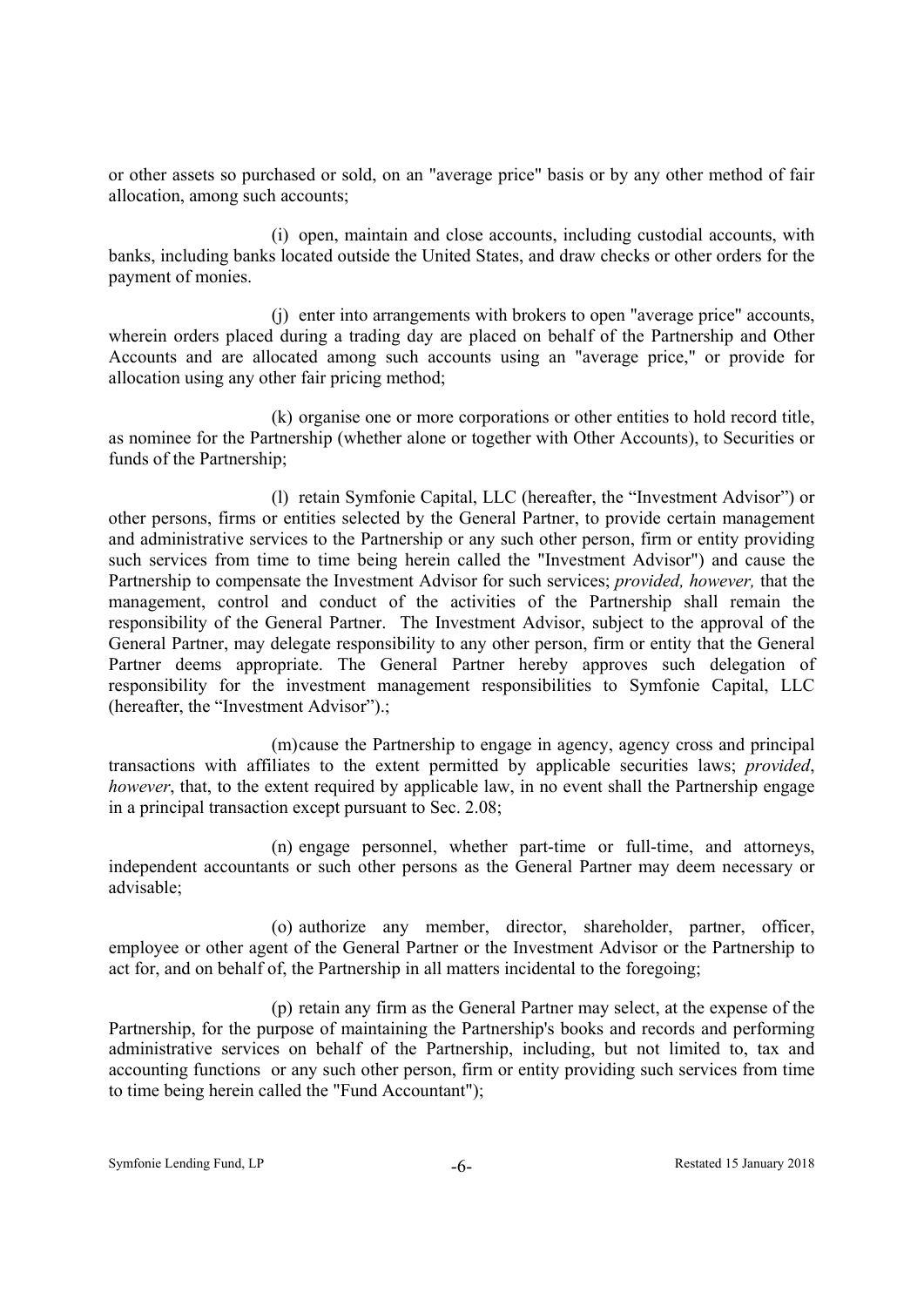(q) maintain for the conduct of the Partnership's affairs one or more offices and in connection therewith rent or acquire office space, and do such other acts as the General Partner may deem necessary or advisable in connection with the maintenance and administration of the Partnership; and

(r) do any and all acts and things on behalf of the Partnership as the General Partner may deem necessary or advisable in connection with the maintenance and administration of the Partnership, and exercise all rights of the Partnership with respect to its interest in any person, firm, corporation, partnership, company or other entity, including, without limitation, the voting of Securities, participation in arrangements with creditors, the institution and settlement or compromise of suits and administrative proceedings, and other like or similar matters.

#### Section 2.03 Reliance by Third Parties.

Persons dealing with the Partnership are entitled to rely conclusively upon a certificate of the General Partner to the effect that it is then acting as the General Partner with the power and authority of the General Partner as herein set forth.

#### Section 2.04 Activity of the General Partner.

 The General Partner, and its affiliates (including, without limitation, the Manager and the Investment Manager) and their respective members, directors, shareholders, partners, officers and employees (collectively, excluding the General Partner, "Affiliates"), shall devote so much of their time to the affairs of the Partnership as in the judgment of the General Partner the conduct of its business shall reasonably require, and none of the General Partner or Affiliates shall be obligated to do or perform any act or thing in connection with the business of the Partnership not expressly set forth herein. Nothing contained in this Section 2.04 shall be deemed to preclude the General Partner or Affiliates from exercising investment responsibility, from engaging directly or indirectly in any other business or from directly or indirectly purchasing, selling, holding or otherwise dealing with any Securities, for the account of any such other business, for their own accounts, for any of their family members or for other clients. No Limited Partner shall, by reason of being a partner in the Partnership, have any right to participate in any manner in any profits or income earned, derived by or accruing to the General Partner or any Affiliate from the conduct of any business other than the business of the Partnership (to the extent provided herein) or from any transaction in Securities effected by the General Partner or any Affiliate for any account other than that of the Partnership.

## Section 2.05 Exculpation.

Neither the General Partner nor any of its Affiliates shall be liable to any Partner for mistakes of judgment or for action or inaction that did not constitute willful default, fraud or gross negligence, or for losses due to such mistakes, action or inaction of any broker or agent of the Partnership, provided that such broker or agent was selected, engaged or retained by the General Partner or any Affiliate in accordance with the standard of care set forth above. Each of the General Partner and its Affiliates may consult with counsel and accountants in respect of the Partnership's affairs and shall be fully protected and justified in any action or inaction that is

Symfonie Lending Fund, LP  $-7$ - Restated 15 January 2018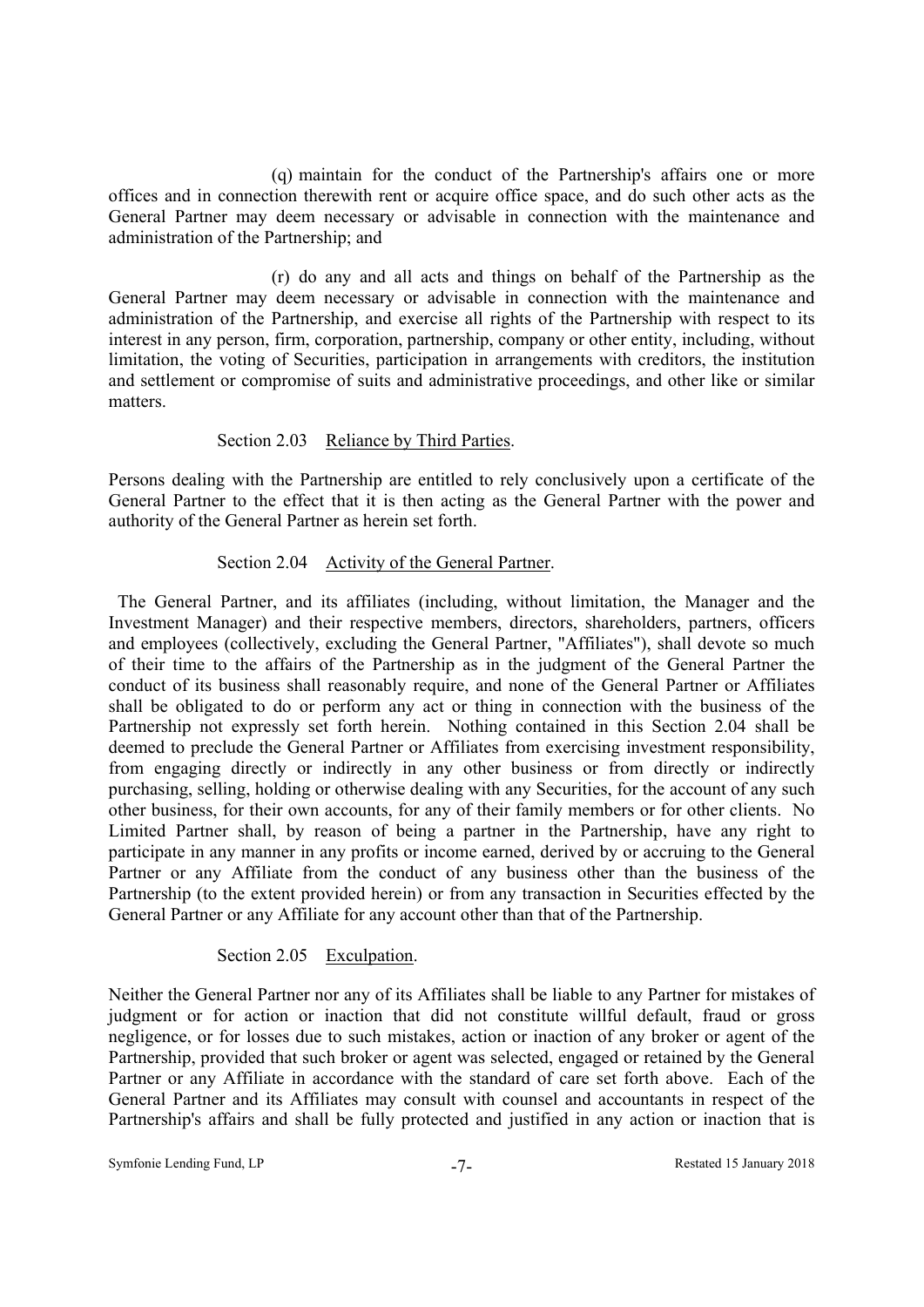taken in accordance with the advice or opinion of such counsel or accountants, provided that they were selected in accordance with the standard of care set forth above.

Notwithstanding any of the foregoing to the contrary, the provisions of this Section 2.05 shall not be construed so as to relieve the General Partner or any Affiliate of any liability to the extent that such liability may not be waived, modified or limited under applicable law (including liability under Federal securities laws which, under certain circumstances, impose liability even on persons that act in good faith), but shall be construed so as to effectuate the provisions of this Section 2.05 to the fullest extent permitted by law.

#### Section 2.06 Indemnification.

 To the fullest extent permitted by law, the Partnership shall indemnify and hold harmless the General Partner, each Affiliate and the legal representatives of any of them (each, an "Indemnified Party") from and against any and all liability, damage, loss, cost or expense suffered, incurred or sustained by it, him or her by reason of the fact that it, he or she is or was an Indemnified Party, including, without limitation, any judgment, settlement, reasonable attorneys' fees and other costs or expenses incurred in connection with the defense of any actual or threatened action, suit or proceeding, *provided* that such liability, damage, loss, cost or expense resulted from a mistake of judgment on the part of an Indemnified Party, or from action or inaction that did not constitute willful default, fraud or gross negligence, or for losses due to such mistakes, action or inaction of any broker or agent of an Indemnified Party, *provided* that such broker or agent was selected, engaged or retained by the Indemnified Party in accordance with the standard of care set forth above. The Partnership may, in the sole and absolute discretion of the General Partner, advance to any Indemnified Party reasonable attorneys' fees and other costs and expenses incurred in connection with the defense of any action, suit or proceeding which arises out of such conduct. In the event that such an advance is made by the Partnership, the Indemnified Party shall agree to reimburse the Partnership to the extent that it is finally determined that it was not entitled to indemnification under this Section 2.06. This Section 2.06 shall survive the termination of this Agreement.

Notwithstanding any of the foregoing to the contrary, the provisions of this Section 2.06 shall not be construed so as to relieve the General Partner and any Affiliate of any liability to the extent that such liability may not be waived, modified or limited under applicable law (including liability under Federal securities laws which, under certain circumstances, impose liability even on persons that act in good faith), but shall be construed so as to effectuate the provisions of this Section 2.06 to the fullest extent permitted by law.

#### Section 2.07 Management Fee; Payment of Certain Costs and Expenses.

The Partnership shall pay to the Manager, a monthly management fee, payable in arrears (the "Management Fee"), equal to  $1/12$  of 1.25% of each Limited Partner's Capital Account (as defined in Section 3.03) as of the last Business Day of each month. The Capital Account of the General Partner shall not be debited for Management Fees. The General Partner may, in its sole and absolute discretion, elect to reduce, waive or calculate differently the Management Fee with respect to any Limited Partner, including, without limitation, Limited Partners that are Affiliates, members of the immediate families of such persons, and trusts or other entities for their benefit.

Symfonie Lending Fund, LP  $-8-$  Restated 15 January 2018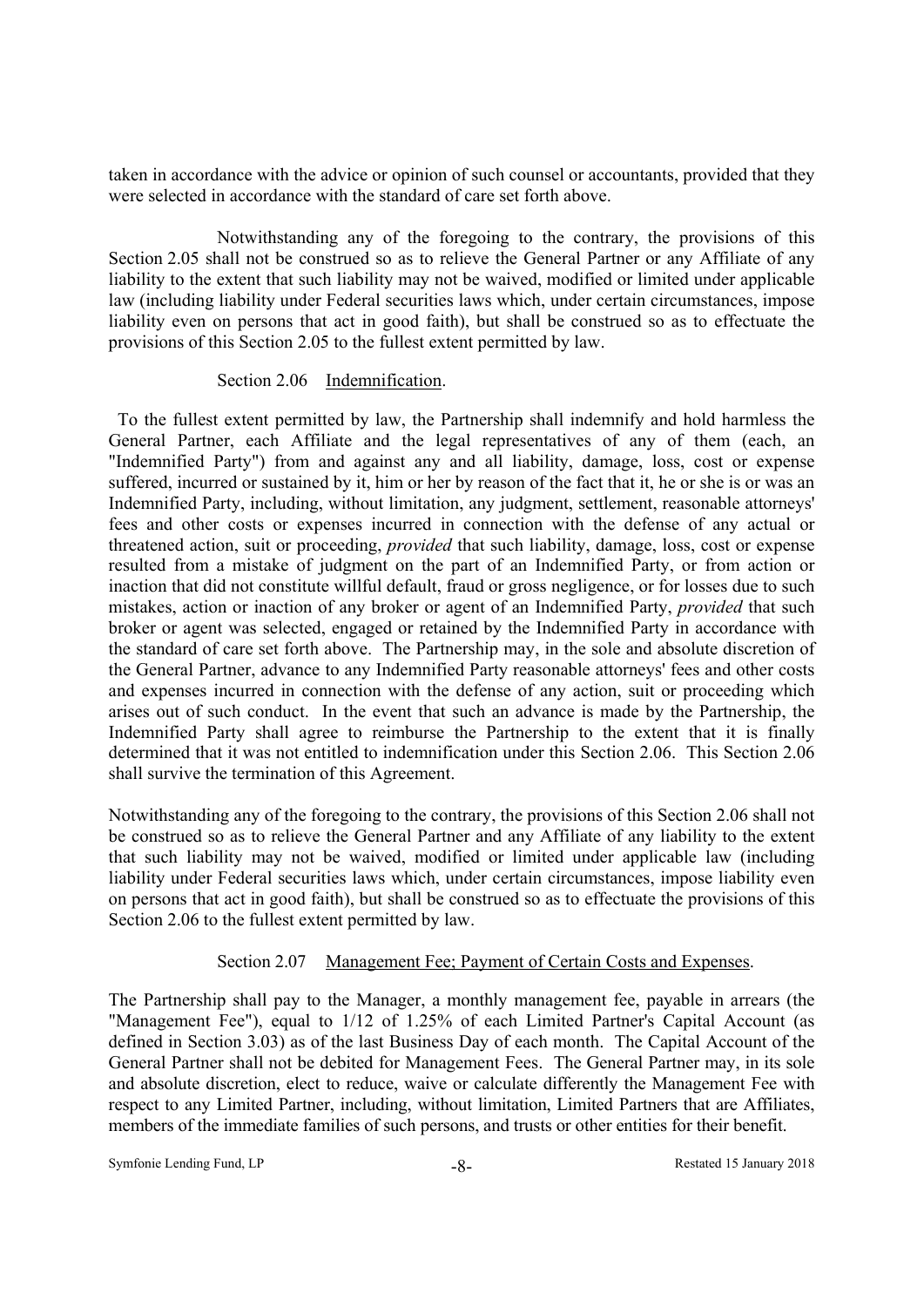A "Business Day" shall be any day in which banks are open for normal banking business in New York, NY.

The Partnership shall bear its own organizational and operating costs and expenses and other expenses including, but not limited to, (i) all transactions carried out by it or on its behalf (including costs and expenses incurred by the Investment Manager in sourcing and researching investment opportunities), and (ii) the administration of the Partnership and the Master Fund, including, without limitation, (a) the charges and expenses of legal advisers and auditors, including in relation to due diligence on potential investments, (b) brokers' commissions (if any), borrowing charges on securities sold short and any issue or transfer taxes chargeable in connection with any securities transactions, (c) fees payable in respect of market price services, dealing systems and data feeds utilized by the Investment Advisor, (d) all taxes and corporate fees payable to governments or agencies, (e) fees and expenses in connection with the directors of the General Partner, (f) interest on borrowings, (g) such expenses incurred by the Investment Advisor or some other intermediaries in accepting subscriptions for the Limited Partnership interests as may be approved by the General Partner, (h) communication expenses with respect to investor services and all expenses of meetings of Limited Partners or shareholders and of preparing, printing and distributing financial and other reports, proxy forms, prospectuses and similar documents, (i) the cost of insurance (if any) for the benefit of the General Partner and the Investment Advisor and any of their Directors or Managers, (j) litigation and indemnification expenses and extraordinary expenses not incurred in the ordinary course of business, (k) fees to the Fund Accountant, and (l) all other organizational and operating expenses.

The total costs and expenses of establishing the Partnership were borne by the Investment Advisor. Further proceeds of the initial offering of Interests and subsequent offering(s) of Interests of the Partnership, may, at the sole and absolute discretion of the General Partner, be recompensed to the Investment Advisor and amortised by the Partnership over a period of up to five years from the date on which the Partnership commenced business.

#### Section 2.08 Principal Transactions and Other Related Party Transactions.

 Each Limited Partner hereby authorizes the General Partner, on behalf of such Limited Partner, to select one or more persons, who shall not be affiliated with the General Partner, to serve on a committee, the purpose of which shall be to consider and, on behalf of the Limited Partners, approve or disapprove, to the extent required by applicable law, principal transactions and certain other related party transactions. In no event shall any such transaction be entered into unless it complies with applicable law.

## **Article III**

#### **Capital Accounts of Partners and Operation Thereof**

#### Section 3.01 Definitions.

For the purposes of this Agreement, unless the context otherwise requires: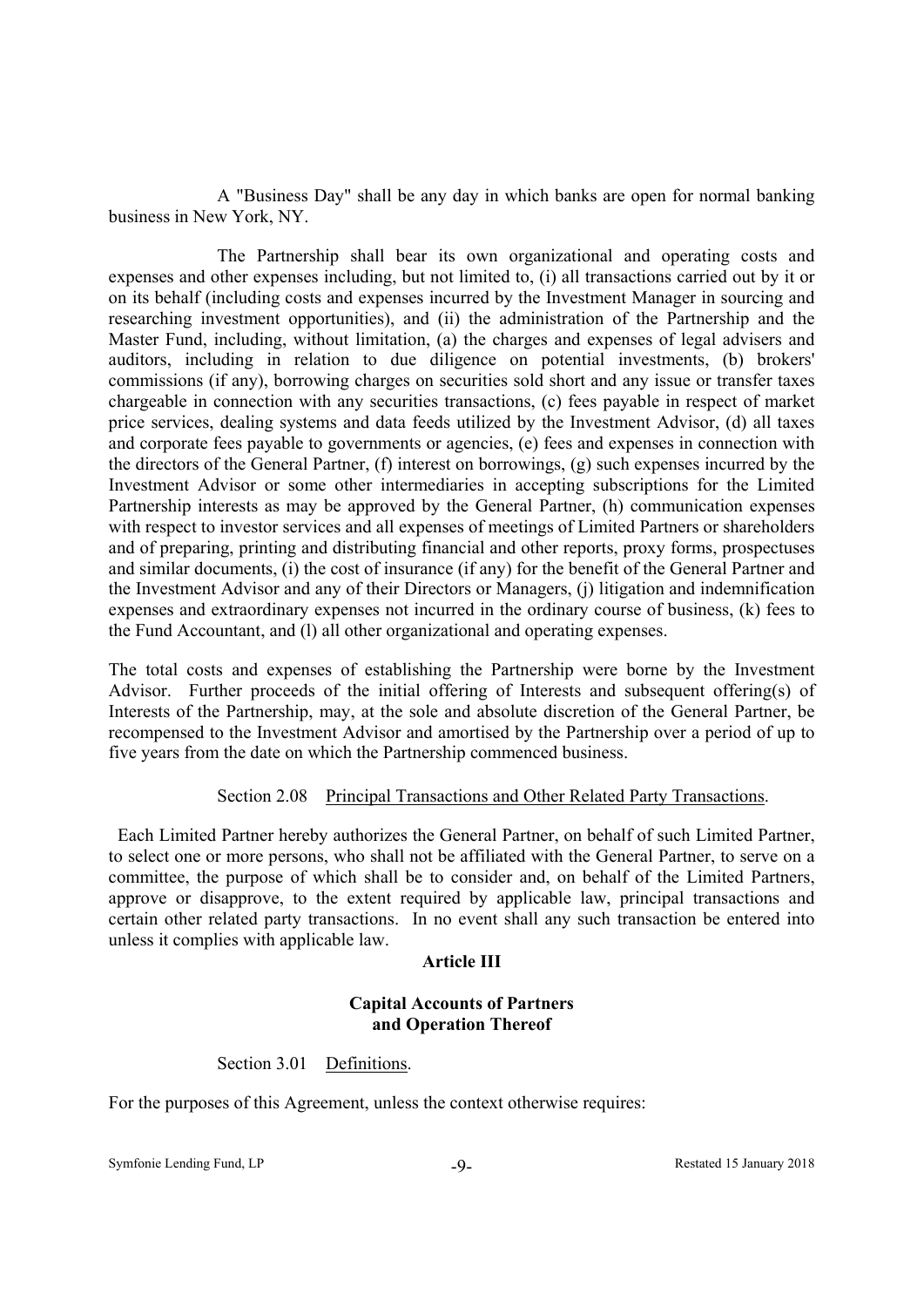(a) The term "Accounting Period" shall mean the following periods: Each Accounting Period shall begin immediately after the close of the preceding Accounting Period. Each Accounting Period shall close at the close of business on the first to occur of (i) the last Business Day of each quarter; (ii) the date immediately prior to the effective date of the admission of a new Partner pursuant to Section 5.01; (iii) the date immediately prior to the effective date of an increase in a Partner's Capital Account as a result of an additional Capital Contribution pursuant to Section 3.02; (iv) a Withdrawal Date (as defined in Section 4.02); (v) the date when the Partnership dissolves; or (vi) any date the General Partner determines, in its sole and absolute discretion.

(b) The term "Beginning Value" shall mean, with respect to any Accounting Period, the value of the Partnership's Net Assets at the beginning of such Accounting Period (after giving effect to withdrawals relating to the immediately preceding Withdrawal Date).

(c) The term "Ending Value" shall mean, with respect to any Accounting Period, the value of the Partnership's Net Assets at the end of such Accounting Period (before deduction of the Management Fee and before giving effect to withdrawals).

(d) The term "Net Assets" shall mean the excess of the Partnership's assets over its liabilities.

(e) The term "Net Capital Appreciation" shall mean, (i) with respect to any Accounting Period, the excess, if any, of the Ending Value over the Beginning Value and, (ii) with respect to any fiscal year of the Partnership or other period used to determine the Incentive Allocation (as defined in Section 3.05(b)), the aggregate Net Capital Appreciation for such period less the aggregate Net Capital Depreciation for such period.

(f) The term "Net Capital Depreciation" shall mean, with respect to any Accounting Period, the excess, if any, of the Beginning Value over the Ending Value.

Section 3.02 Capital Contributions.

Each Partner has made a cash contribution to the Partnership in the amount set forth in the books and records of the Partnership (such Partner's "Initial Capital Contribution"). Additional Capital Contributions may be made by Limited Partners only in accordance with the provisions of this Section 3.02.

The General Partner, in its sole and absolute discretion, may permit Limited Partners to make additional Capital Contributions to the Partnership on the first Business Day of each calendar month (or at such other times, as the General Partner, in its sole and absolute discretion, may permit). The General Partner, in its sole and absolute discretion, may admit further Limited Partners to the Partnership and permit those Limited Partners to make Capital Contributions to the Partnership on the first Business Day of each calendar month or at other such times as the General Partner, in its sole and absolute discretion, may permit.

The General Partner may make Capital Contributions to the Partnership at such times as it may determine.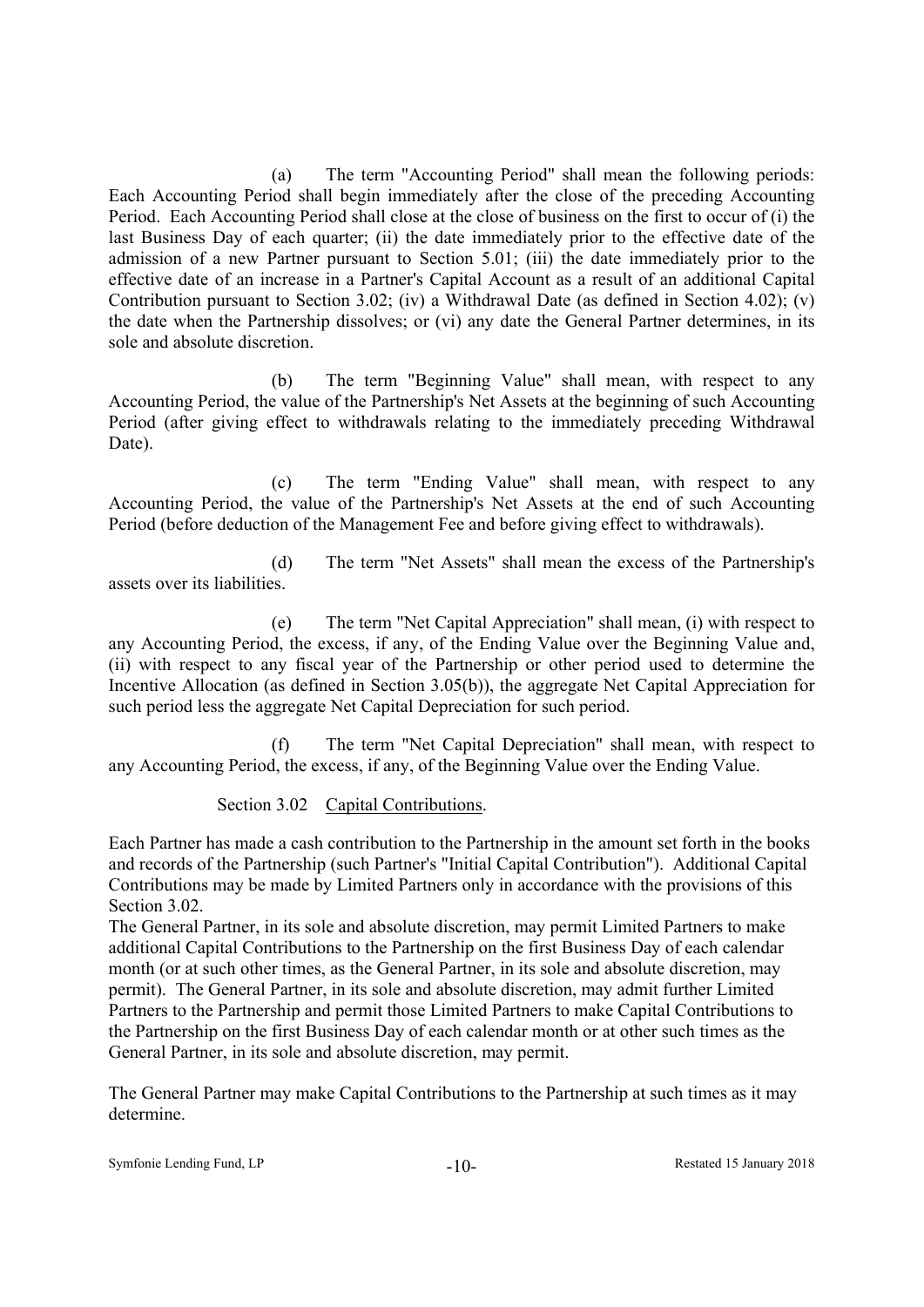## Section 3.03 Capital Accounts.

A capital account (herein called the "Capital Account") shall be established on the books of the Partnership for each Partner. The Capital Account of each Partner shall be in an amount equal to such Partner's Initial Capital Contribution, adjusted as hereinafter provided. At the beginning of each Accounting Period, the Capital Account of each Partner shall be (i) increased by the amount of any Capital Contributions to the Partnership made by such Partner as of the first Business Day of such Accounting Period and (ii) decreased by the amount of any withdrawals made by such Partner on the immediately preceding Withdrawal Date pursuant to Section 4.02 and any distributions made to such Partner pursuant to Section 4.05. At the end of each Accounting Period, the Capital Account of each Partner shall be increased or decreased by the amount credited or debited to the Capital Account of such Partner pursuant to Section 3.05. At the end of each month, the Capital Account of each Limited Partner shall be decreased by the amount of the Management Fee paid in respect of such Capital Account for such quarter in accordance with Section 2.07.

#### Section 3.04 Partnership Percentages.

A "Partnership Percentage" shall be determined for each Partner for each Accounting Period of the Partnership by dividing the amount of such Partner's Capital Account by the aggregate Capital Accounts of all Partners as of the beginning of such Accounting Period. The sum of the Partnership Percentages shall equal 100 percent.

# Section 3.05 Allocation of Net Capital Appreciation or Net Capital

Depreciation.

(a) At the end of each Accounting Period, the Capital Account of each Partner (including the General Partner) for such Accounting Period shall be adjusted by crediting (in the case of Net Capital Appreciation) or debiting (in the case of Net Capital Depreciation) the Net Capital Appreciation or Net Capital Depreciation, as the case may be, to the Capital Accounts of all of the Partners (including the General Partner) in proportion to their respective Partnership Percentages.

(b) Subject to Section 3.05(c) and (d), at the end of each fiscal year of the Partnership, 10% (ten percent) of the excess of the Net Capital Appreciation over and above an annualised hurdle rate of 8% (eight percent) allocated to the Capital Account of each Limited Partner for such fiscal year pursuant to Section 3.05(a) over the Management Fee that is deducted from such Limited Partner's Capital Account for such fiscal year pursuant to Section 2.07, shall be reallocated to the Capital Account of the General Partner (the "Incentive Allocation"); *provided, however*, that the Net Capital Appreciation upon which the calculation of the Incentive Allocation is based shall be reduced to the extent of any unrecovered balance remaining in the Loss Recovery Account (as defined in Section 3.05(c)) maintained on the books and records of the Partnership for such Limited Partner. The amount of the unrecovered balance remaining in the Loss Recovery Account at the time of calculating the Incentive Allocation shall be the amount existing immediately prior to its reduction pursuant to the second clause of the second sentence of Section 3.05(c). The General Partner may, in its sole and absolute discretion, elect to reduce, waive or calculate differently the Incentive Allocation with respect to any

Symfonie Lending Fund, LP  $-11-$  Restated 15 January 2018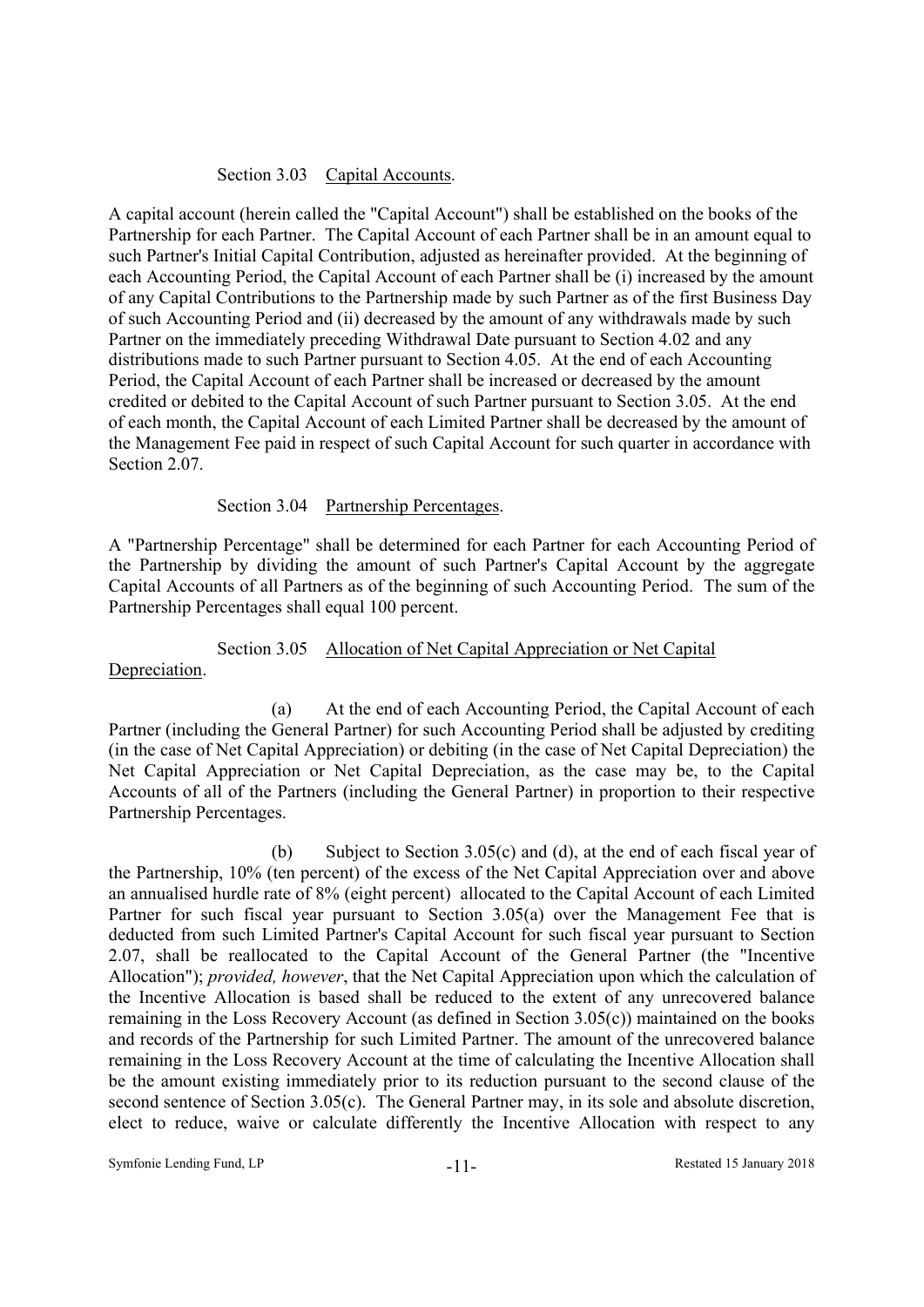Limited Partner, including, without limitation, Limited Partners that are Affiliates, members of the immediate families of such persons, and trusts or other entities for their benefit.

(c) There shall be established on the books of the Partnership for each Limited Partner a memorandum account (each, a "Loss Recovery Account"), the opening balance of which shall be zero. At the end of each fiscal year, or at such other date during a fiscal year as of which the calculation of an Incentive Allocation is required to be made for such Partner under this Section 3.05, the balance in each Limited Partner's Loss Recovery Account shall be adjusted as follows: first, if there has been, in the aggregate, Net Capital Depreciation (as adjusted pursuant to the last sentence of this subsection) with respect to such Limited Partner's Capital Account since the immediately preceding date as of which a calculation of an Incentive Allocation was made (or if no calculation has yet been made with respect to such Limited Partner, since its admission to the Partnership), an amount equal to such Net Capital Depreciation shall be debited to such Limited Partner's Loss Recovery Account; and second, if there has been, in the aggregate, Net Capital Appreciation (as adjusted pursuant to the last sentence of this subsection) with respect to such Limited Partner's Capital Account since the immediately preceding date as of which a calculation of an Incentive Allocation was made, an amount equal to such Net Capital Appreciation, before any Incentive Allocation to the General Partner, shall be credited to and reduce any unrecovered balance in such Limited Partner's Loss Recovery Account, but not beyond zero.

In the event that a Limited Partner with an unrecovered balance in its Loss Recovery Account withdraws all or a portion of its Capital Account, the unrecovered balance in such Limited Partner's Loss Recovery Account shall be reduced as of the beginning of the Accounting Period following the relevant Withdrawal Date by an amount equal to the product obtained by multiplying the balance in such Limited Partner's Loss Recovery Account by a fraction, the numerator of which is the amount of the withdrawal made by such Limited Partner and the denominator of which is the balance in such Limited Partner's Capital Account immediately prior to such withdrawal. Additional Capital Contributions shall not affect any Limited Partner's Loss Recovery Account. Solely for purposes of this paragraph, in determining a Limited Partner's Loss Recovery Account, Net Capital Appreciation and Net Capital Depreciation for any applicable period shall be calculated by taking into account the amount of the Management Fee, if any, debited to such Limited Partner's Capital Account for such period.

(d) In the event that the Partnership is dissolved other than at the end of a fiscal quarter, or the date of a Limited Partner's partial or complete withdrawal is other than at the end of a fiscal quarter, then for purposes of determining the Incentive Allocation, Net Capital Appreciation shall be determined from the first day of such fiscal year through the termination (for all Limited Partners), or from the first day of such fiscal year or the date as of which the last Incentive Allocation was determined (whichever is later) through the Withdrawal Date (for the withdrawing Limited Partner only) as if such dates were the end of the fiscal quarter; *provided*, *however*, that an Incentive Allocation made in respect of a withdrawal shall be made on that portion of the Net Capital Appreciation over that portion of any unrecovered balance in the Loss Recovery Account attributable to the withdrawn amount, such portion being equal to the product obtained by multiplying the Net Capital Appreciation, determined for the period described above with respect to such Limited Partner by the percentage of the Limited Partner's Capital Account being withdrawn. To the extent that an Incentive Allocation is made

Symfonie Lending Fund, LP  $-12-$  Restated 15 January 2018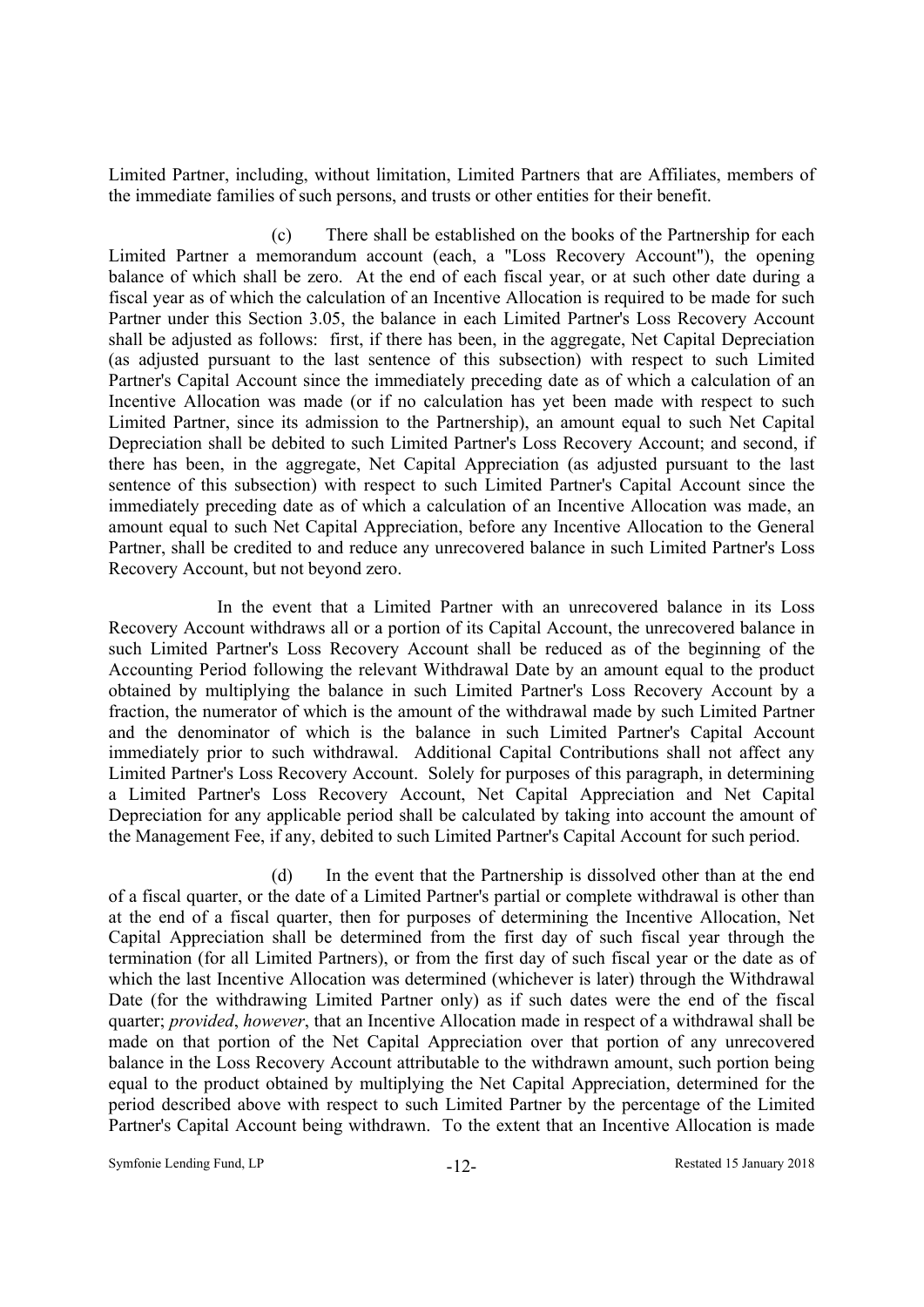in connection with a partial withdrawal by a Limited Partner occurring other than at fiscal quarter end, in computing any subsequent Incentive Allocation with respect to such Limited Partner for such fiscal quarter, the amount of Net Capital Appreciation on which any previous Incentive Allocation was made during such period shall be deducted from the Net Capital Appreciation determined in connection with such subsequent Incentive Allocation.

(e) In the event the General Partner determines that, based upon tax or regulatory considerations, or for any other reasons as to which the General Partner and such Partner agree, any Partner should not participate in the Net Capital Appreciation or Net Capital Depreciation, if any, attributable to trading in any Security, type of Security or other transaction, the General Partner may allocate such Net Capital Appreciation or Net Capital Depreciation only to the Capital Accounts of Partners to whom such considerations or reasons do not apply. In addition, if, for any of the reasons described above, the General Partner determines that a Partner should have no interest whatsoever in a particular Security, type of Security or transaction, the interests in such Security, type of Security or transaction may be set forth in a separate memorandum account in which only the Partners having an interest in such Security, type of Security or transaction shall have an interest (any such Partner having such an interest being referred to as an "Unrestricted Partner"), and the Net Capital Appreciation and Net Capital Depreciation for each such memorandum account shall be separately calculated.

(f) At the end of each Accounting Period during which a memorandum account created pursuant to Section 3.05(e) (each, a "Memorandum Account") was in existence (or during which an interest in particular Securities was otherwise allocated away from one or more Limited Partners), the Capital Account of each Unrestricted Partner may be debited, *pro rata* in accordance with the Capital Accounts of all Unrestricted Partners at the opening of such Accounting Period, in an amount equal, in the aggregate as to all Unrestricted Partners, to the interest that would have accrued on the amount used to purchase the securities attributable to any such Memorandum Account (the "Purchase Price") had the Purchase Price earned interest at the rate per annum being paid by the Partnership for borrowed funds from time to time during the applicable Accounting Period, or, if funds have not been borrowed by the Partnership during such Accounting Period, at the interest rate per annum that the General Partner determines would have been paid if funds had been borrowed by the Partnership during such Accounting Period. The amount so debited shall then be credited to the Capital Accounts of all of the Partners, *pro rata* in accordance with their Capital Accounts as of the opening of such Accounting Period.

#### Section 3.06 Amendment of Incentive Allocation.

The General Partner shall have the right, without the consent of the Limited Partners, to amend Section 3.05 of this Agreement so that the Incentive Allocation therein provided conforms to any applicable requirements of the Securities and Exchange Commission and other regulatory authorities; *provided*, *however*, that no such amendment shall increase the Incentive Allocation as so amended to more than 15% of the excess of the Net Capital Appreciation allocated to any Limited Partner's Capital Account over the Management Fee debited therefrom. Calculation of the Incentive Allocation will exclude income in respect of interest.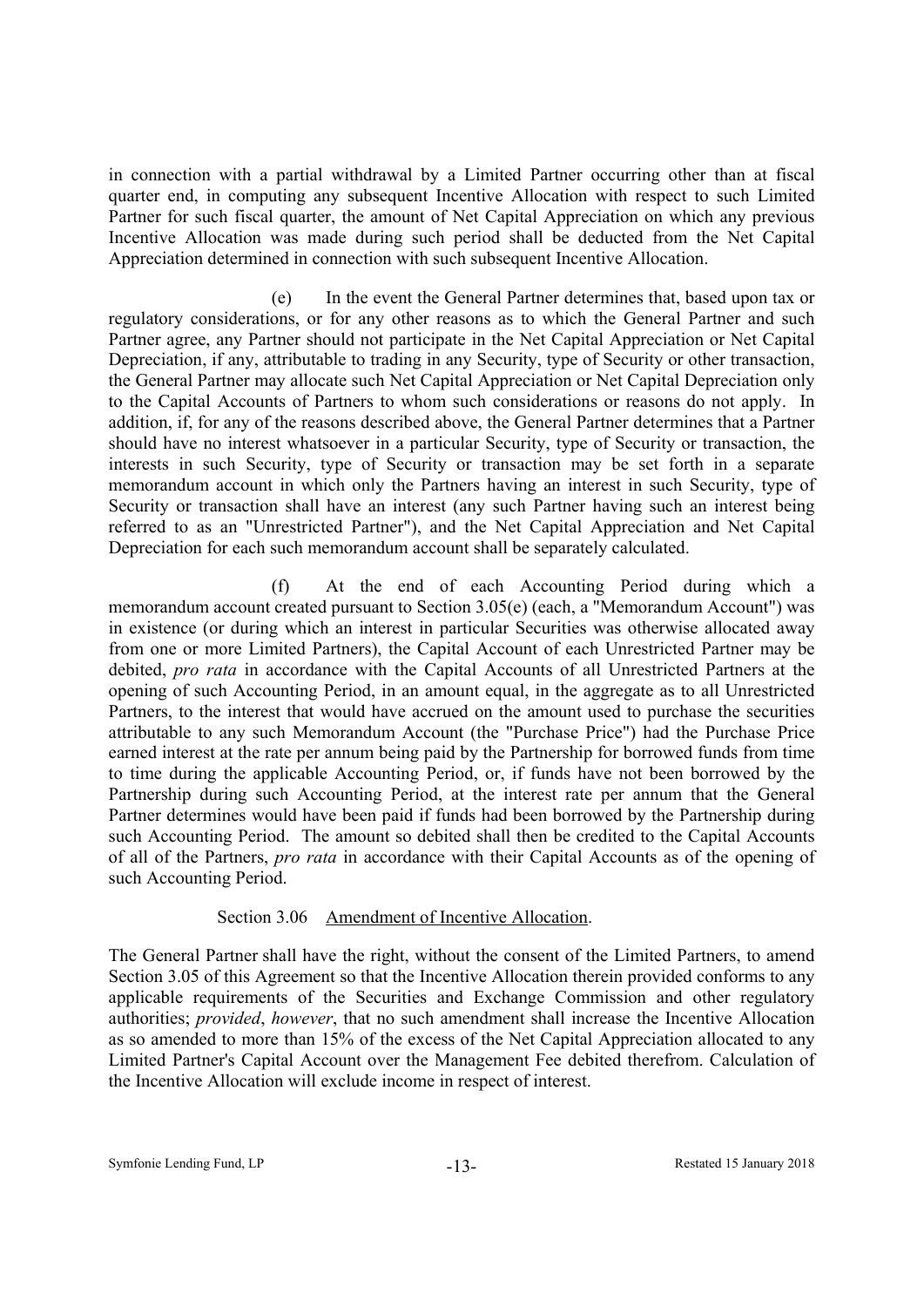## Section 3.07 Valuation of Assets.

The Partnership's Net Assets shall be valued by the General Partner as set forth below:

 (A.) Loans will be valued at acquisition cost, less principal repaid, plus interest accrued. The Partnership is expected to be invested in hundreds of loans. The basis for valuation will usually be the relevant documentation governing the origination or purchase of the loan or an account statement provided by the intermediator or servicer that facilitated or services the loans. In calculating the value and interest accrued on the loan portfolio the Fund Accountant will be entitled to rely on summary data provided by the loan intermediator or the relevant loan servicing agent as the basis for calculation of accrued interest and realised payments of principal and interest. The following valuation adjustments made with respect to overdue and non-performing loans:

 (i) For loans that are overdue and non-performing for more than 60 days, no further interest will be accrued and the value of the loan will be marked down by 25% of its remaining cost.

 (ii) Loans overdue and non-performing for more than 90 days will be marked down by a further 50% of the remaining cost.

 (iii) Loans overdue and non-performing for more than 120 days will be market down to zero value.

 (B.) Bonds will be valued depending on whether they are classified as being held until maturity or subject to trading and the following valuation rules will apply:

 (i) In the case of bonds classified as held to maturity the will be valued at cost plus accrued interest. The difference between acquisition cost net of accrued interest and maturity value will be amortised or accreted over the remaining life of the bond.

 (ii) In the case of bonds classified as subject to trading the bond will be valued at its last traded price on the relevant Valuation Day (defined below) or, if no trades occurred on such day, the mean of the bid and offer prices, as at the relevant Valuation Day, and as adjusted in such manner as the General Partner thinks fit, having regard to the size of the holding, and where prices are available on more than one exchange or system for a particular security the price will be the mean of the bid and the offer prices, as the case may be, on the exchange which constitutes the main market for such security or the one which provides the fairest criteria in ascribing a value to such security, as determined in the General Partner's reasonable discretion. In the case that there is no regularly available or reliable price the value will be determined by the

 (C.) any Security which is listed or quoted on any securities exchange or similar electronic system and regularly traded thereon will be valued at its last traded price on the relevant Valuation Day (defined below) or, if no trades occurred on such day, the mean of the bid and offer prices, as at the relevant Valuation Day, and as adjusted in such

Symfonie Lending Fund, LP -14- Restated 15 January 2018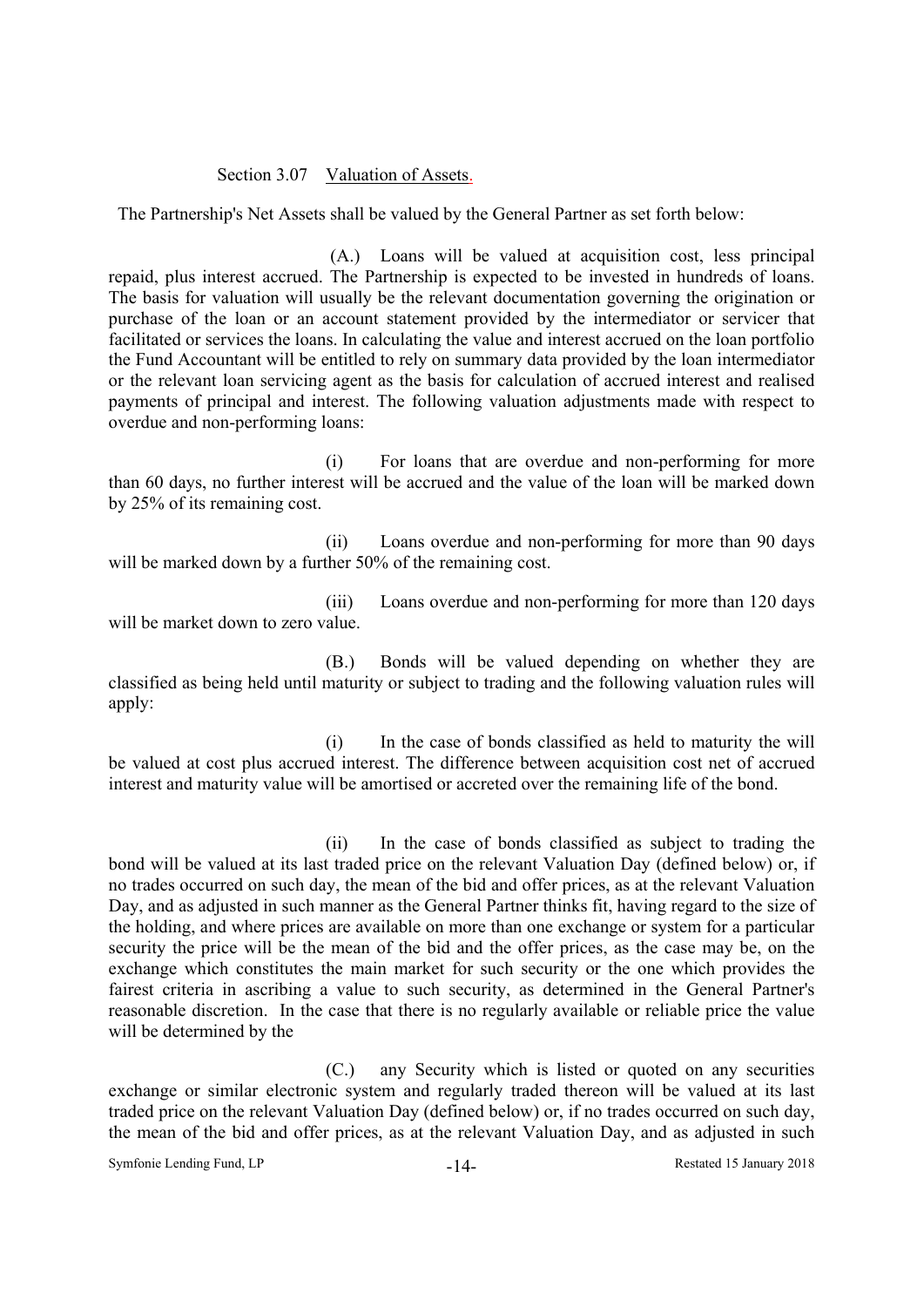manner as the General Partner thinks fit, having regard to the size of the holding, and where prices are available on more than one exchange or system for a particular security the price will be the mean of the bid and the offer prices, as the case may be, on the exchange which constitutes the main market for such security or the one which provides the fairest criteria in ascribing a value to such security, as determined in the General Partner's reasonable discretion, with the General Partner acting in good faith having regard to its cost price, the price at which any recent transaction in the security may have been effected, the size of the holding having regard to the total amount of such security in issue, and such other factors as the General Partner in its reasonable discretion deems relevant in considering a positive or negative adjustment to the valuation;

 (D.) any Security not listed or quoted on any securities exchange or similar electronic system or if, being so listed or quoted, is not regularly traded thereon or in respect of which no prices as described above are available, will be valued at its probable realization value as determined by the General Partner in good faith having regard to its cost price, the price at which any recent transaction in the security may have been effected, the size of the holding having regard to the total amount of such security in issue, and such other factors as the General Partner in its reasonable discretion deems relevant in considering a positive or negative adjustment to the valuation;

 (E.) any Securities which are dealt in or traded through a clearing firm or an exchange or through a financial institution will be valued by reference to the most recent official settlement price quoted by that clearinghouse, exchange or financial institution. If there is no such price, then the average will be taken between the lowest offer price and the highest bid price at the close of business on any market on which such investments are or can be dealt in or traded, provided that where such investments are dealt in or traded on more than one market, the General Partner may determine at its reasonable discretion which market will prevail;

 (F.) Securities which are not dealt in or traded through a clearing firm or an exchange or through a financial institution will be valued on the basis of the latest available valuation provided by the relevant counterparty;

(G.) deposits will be valued at their cost plus accrued interest;

 (H.) all other assets of the Partnership (except goodwill, which will not be taken into account) will be assigned such value as the General Partner may reasonably determine;

 (I.) any value (whether of an investment or cash) other than in U.S. dollars will be converted into U.S. dollars at the rate (whether official or otherwise) which the General Partner, in its absolute discretion, deems applicable as at close of business on the relevant Valuation Day, having regard, among other things, to any premium or discount which it considers may be relevant and to costs of exchange; and

 (J.) if the General Partner, in consultation with the Fund Accountant and the Investment Advisor, determines that the valuation of any Securities pursuant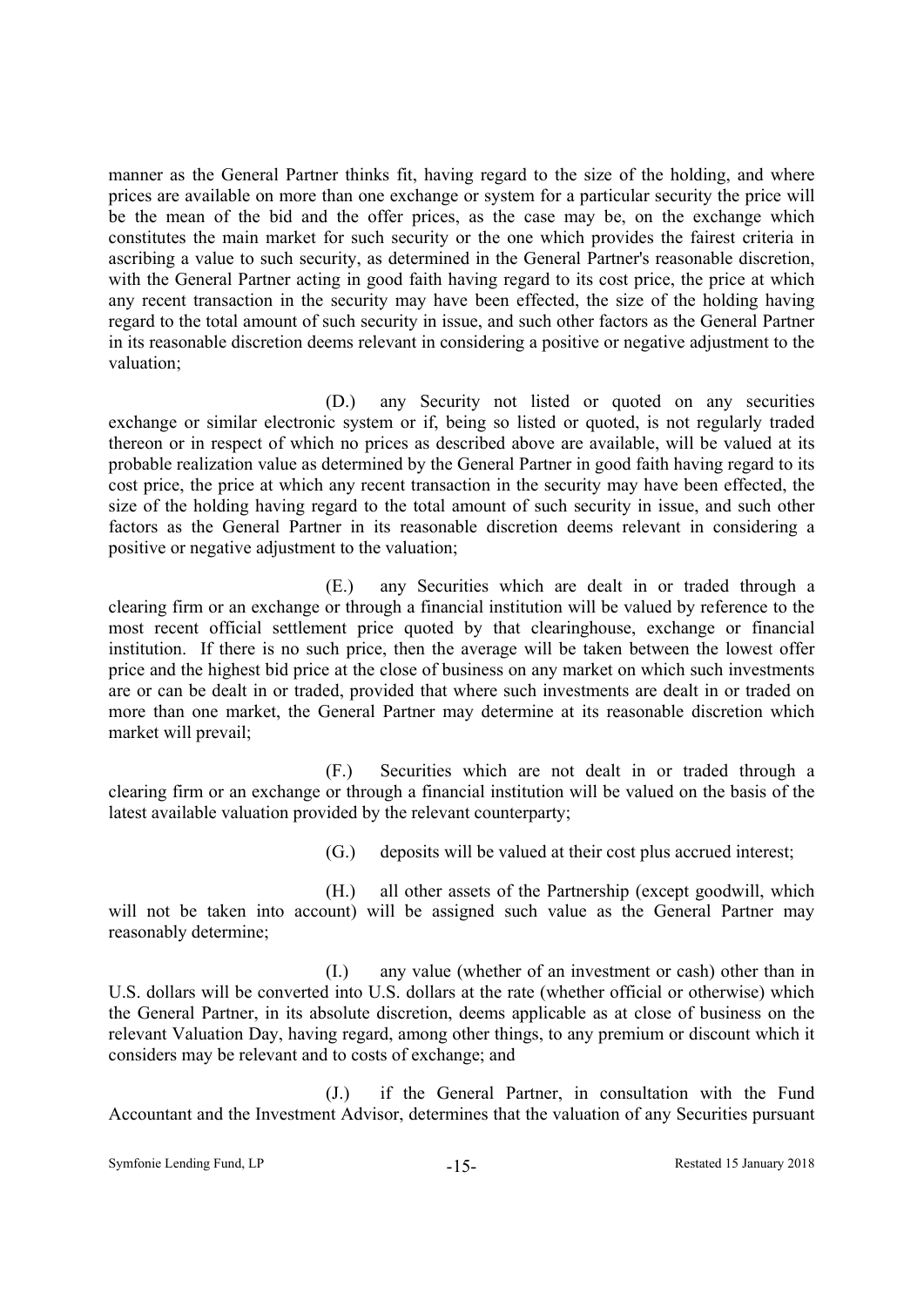hereto does not fairly represent market value, it may permit any other method of valuation to be used if it considers that such method of valuation better reflects value and is in accordance with good accounting practice.

 (K.) The Partnership will create and maintain a provision against losses and asset impairments, such provision to be determined in a manner the General Partner deems appropriate. The General Partner will periodically specify (usually upon investing in one or more loans, bonds or similar Securities), but at least on a monthly basis, the amount by which provisions for losses should be adjusted. The amount of the provision to be established will depend upon the General Partner's assessment of the anticipated loss rates in connection with that loan or pool of loans. At the end of each calendar quarter the General Partner will review the loss provision versus the level of actual losses. In sole and absolute discretion of the General Partner the loss provision may be adjusted to reflect differences between actual losses and the level of loss provisions.

A "Valuation Day" shall be the last Business Day of each month, unless otherwise determined by the General Partner. All values assigned to Securities and other assets by the Fund Accountant shall be final and conclusive as to all of the Partners.

The General Partner may delegate to the Fund Accountant the valuation of the Partnership's assets.

## Section 3.08 Liabilities.

 Liabilities shall be determined using U.S. generally accepted accounting principles ("GAAP") as a guideline and as the General Partner shall otherwise determine, in its sole and absolute discretion. The General Partner, in its sole and absolute discretion, may provide reserves or holdbacks for estimated accrued expenses, liabilities or contingencies, even if such reserves or holdbacks are not in accordance with GAAP.

## Section 3.09 Determination by General Partner of Certain Matters.

All matters concerning the valuation of Securities and other assets and liabilities of the Partnership, the allocation of profits, gains and losses among the Partners, including taxes thereon, and accounting procedures not expressly provided for by the terms of this Agreement, shall be determined in the sole and absolute discretion of the General Partner, whose determination shall be final and conclusive as to all of the Partners.

## Section 3.10 Adjustments to Take Account of Interim Year Events.

 If the Code or regulations promulgated thereunder require a withholding or other adjustment to the Capital Account of a Partner or some other interim year event occurs necessitating in the General Partner's judgment an equitable adjustment, the General Partner shall make such adjustments in the determination and allocation among the Partners of Net Capital Appreciation, Net Capital Depreciation, Capital Accounts, Partnership Percentages, Incentive Allocation, Management Fee, items of income, deduction, gain, loss, credit or withholding for tax purposes, accounting procedures, or such other financial or tax items as shall equitably take into account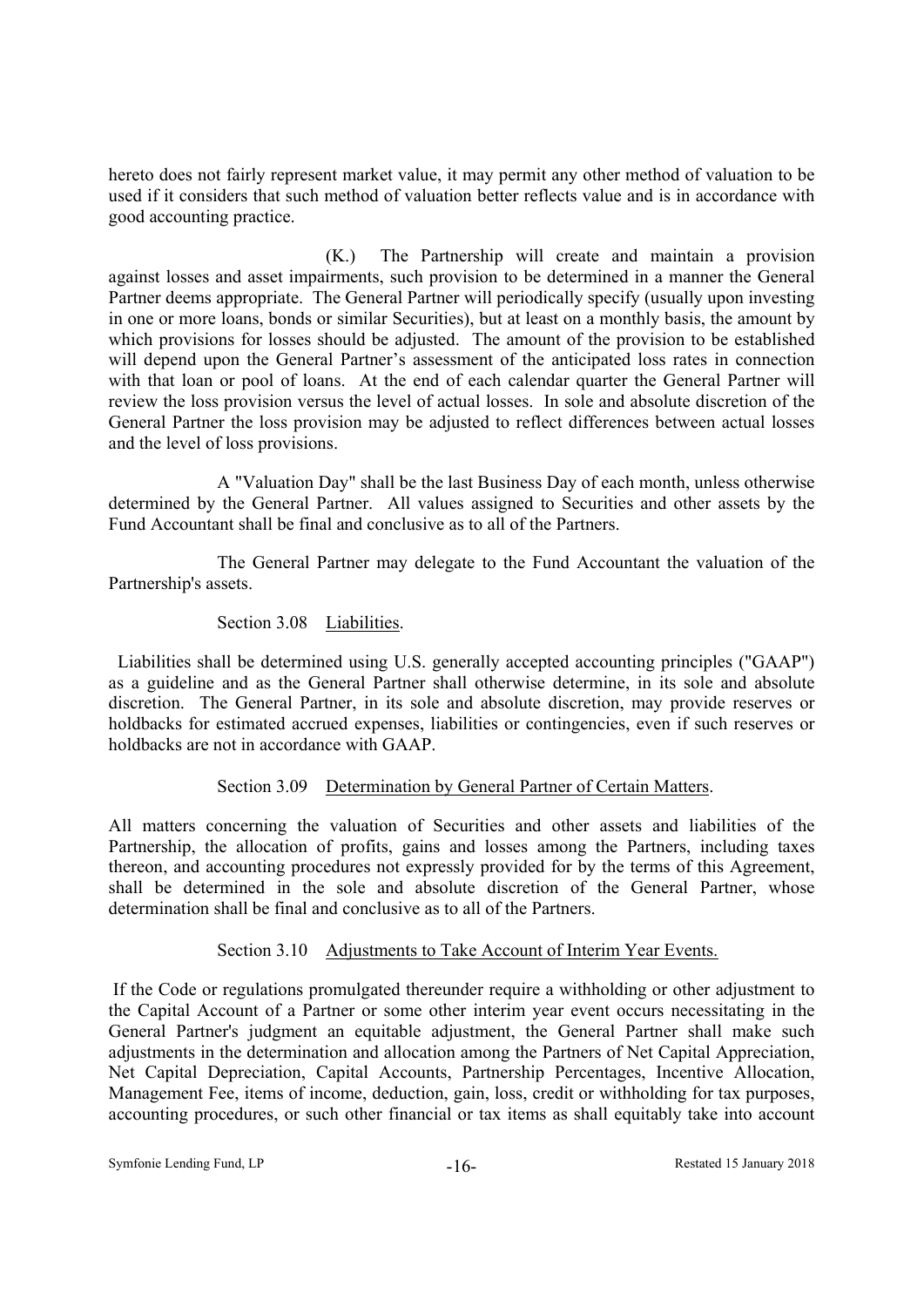such interim year event and applicable provisions of law, and the determination thereof in the sole and absolute discretion of the General Partner shall be final and conclusive as to all of the Partners.

#### **Article IV**

#### **Withdrawals and Distributions of Capital**

#### Section 4.01 Withdrawals and Distributions in General.

No Partner shall be entitled (i) to receive distributions from the Partnership, except as provided in Sections 4.05 and 6.02, or (ii) to withdraw any amount from such Partner's Capital Account other than upon such Partner's withdrawal from the Partnership, except as provided in Sections 4.02 or with the consent of, and upon such terms as may be specified by, the General Partner in its sole and absolute discretion. Not withstanding the provisions of this Article IV, the Partnership shall not make a distribution to the General Partner in respect of the Incentive Allocation unless and until the Partnership also has made a distribution to all of the Partners on a *pro rata* basis in accordance with the Partners' Partnership Percentages, such distribution being equivalent to the amount of profits on which the Incentive Allocation was based. For sake of clarity and by way of example, if the General Partner wishes to withdraw 50% of the Incentive Allocation the General Partner must at the same time distribution 50% of the net income relating to that Incentive Allocation.

## Section 4.02 Withdrawals.

(a) Subject to Section 4.07, any Limited Partner has the right to withdraw all or a portion of its Capital Account as of the last day of any month upon not less than 60 days' prior written notice to the General Partner or any agent the General Partner may, from time to time appoint for the purpose of receiving notice from Limited Partners. Such Limited Partner may request the notice period be shortened, provided, however that the Partner will be subject to a fee (the "Withdrawal Fee") payable to the Partnership of 3% of the withdrawal proceeds otherwise payable to the Limited Partner. The General Partner, in its sole and absolute discretion, may reject any request to shorten the notice period.

(b) Each date on which a withdrawal is permitted is referred to as a "Withdrawal Date." Solely for the purposes of determining the application of the Withdrawal Fee, if any, each Capital Contribution made by a Limited Partner will be accounted for as if a separate Capital Account had been established for such contribution. Withdrawals will be made on a "first-in, first-out" basis for purposes of applying the Withdrawal Fee. Accordingly, withdrawals will first be applied with respect to the first Capital Account established with respect to a capital contribution. The General Partner, in its sole and absolute discretion, may waive the Withdrawal Fee with respect to any Limited Partner. The General Partner may waive notice requirements or permit withdrawals at such other times and under such other circumstances and on such conditions as it, in its sole and absolute discretion, deems appropriate. Such notice shall be irrevocable unless waived by the General Partner in its sole discretion.

Symfonie Lending Fund, LP -17- Restated 15 January 2018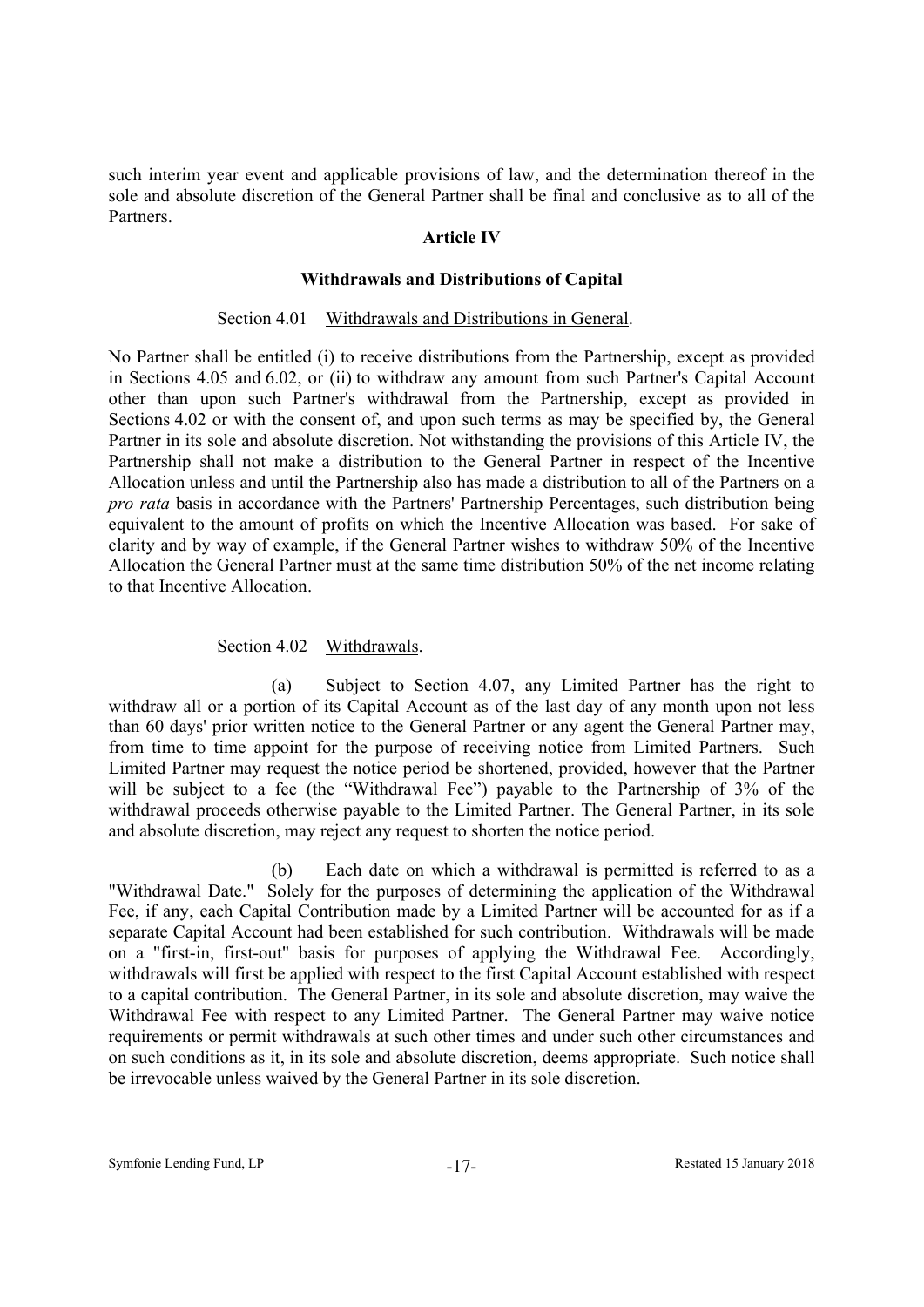(c) Partial withdrawals may be refused by the General Partner if, as a result of such withdrawal, the Capital Account of a Limited Partner would be less than \$100,000 (one hundred thousand US dollars) or foreign currency equivalent thereof, subject to the sole and absolute discretion of the General Partner to allow lesser amounts.

(d) Payment of withdrawal proceeds generally shall be made as soon as possible, but in any event not later than 30 days after the Withdrawal Date; *provided*, *however*, that the General Partner reserves the right to retain up to 10% (ten percent) of the withdrawal proceeds which shall be paid to the withdrawing Limited Partner after confirmation thereof to the satisfaction of the General Partner which may be after the completion of the audit of the Partnership for the year in which such Withdrawal Date falls. The Partnership shall not be obliged to pay interest on the portion of the withdrawal that was retained.

(e) The interest of a Limited Partner that has given a notice of withdrawal pursuant to Section 4.02(a) shall not be included in calculating the Partnership Percentages required to take any action under this Agreement.

(f) The General Partner may, in its sole and absolute discretion, at any time and for any reason, treat any withdrawal request as being subject to and limited to the withdrawing Limited Partner's pro-rata share of realised income and repayments of principal (net of reinvestments thereof), with satisfaction of the remaining portion of the amount to be withdrawn being subject and payable only upon receipt by the Partnership of further repayments of principal and net income in respect of Partnership investments.

## Section 4.03 Required Withdrawals.

The General Partner may, in its sole and absolute discretion, terminate the interest of any Limited Partner in the Partnership at any time, for any reason or no reason, upon five Business Days' prior written notice, including if the General Partner determines that such Partner's continued participation in the Partnership may cause the Partnership to fail to qualify for the "private placement" safe harbor from publicly traded partnership status set forth in Treasury Regulations Section 1.7704-1(h). A Limited Partner receiving such a notice shall be treated as a Partner who has given notice of withdrawal pursuant to Section 4.02.

## Section 4.04 Withdrawal, Death, Disability, Etc. of Limited Partners.

(a) The withdrawal, death, disability, incapacity, adjudication of incompetency, termination, bankruptcy, insolvency or dissolution of a Limited Partner shall not dissolve the Partnership. The heirs, successors, guardians, or representative(s), as the case may be, of a Limited Partner shall succeed as assignee to the Limited Partner's economic interest in the Partnership upon the death, disability, incapacity, adjudication of incompetency, termination, bankruptcy, insolvency or dissolution of such Limited Partner, but shall not be admitted as a substitute partner without the consent of the General Partner, which consent may be given or withheld in its sole and absolute discretion. The General Partner, in its sole and absolute discretion may terminate such Limited Partner's assignee's interest in accordance with Section 4.03.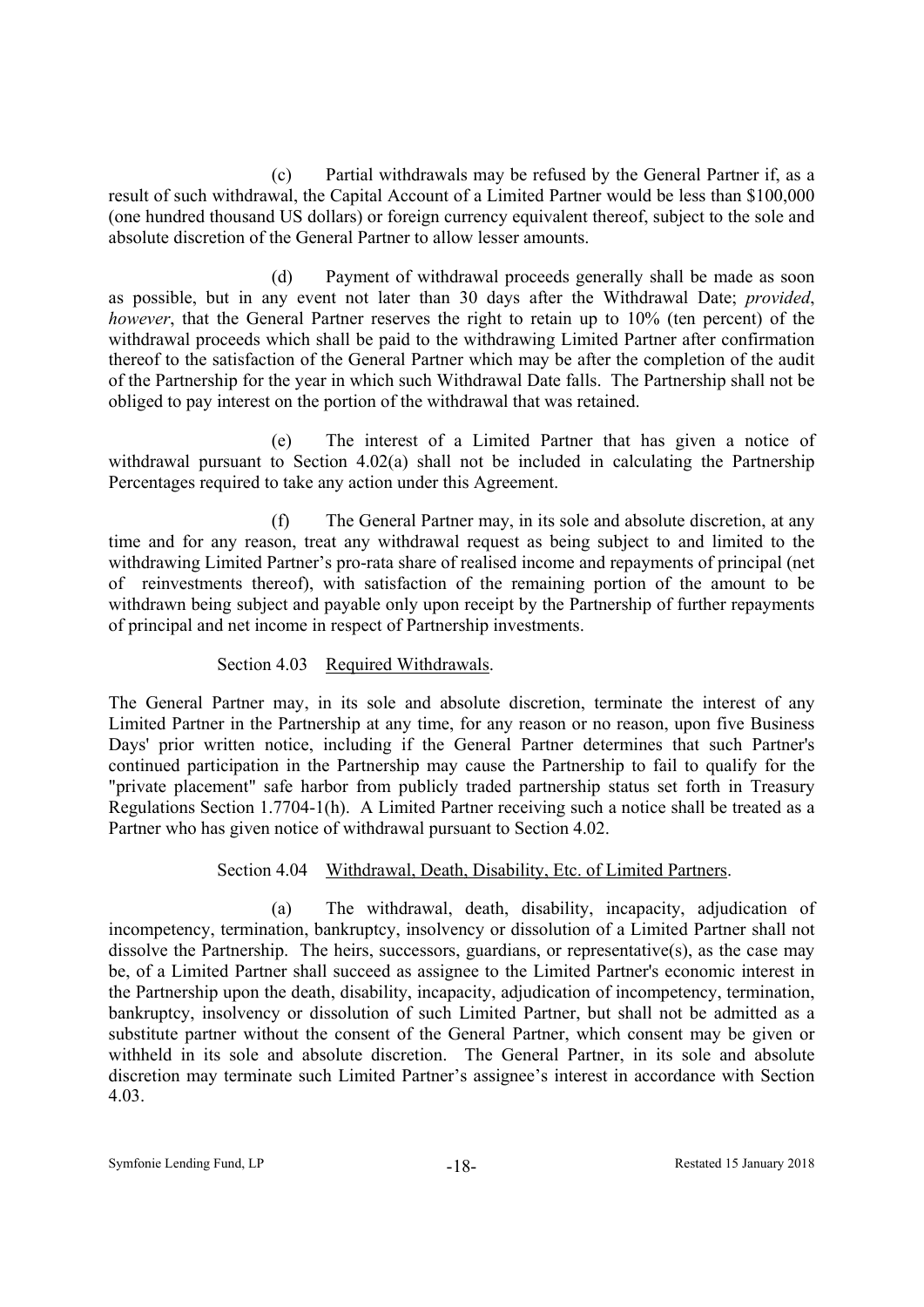#### Section 4.05 Distributions.

(a) The General Partner may, in its sole and absolute discretion, make distributions in cash or, in kind, (i) in connection with a withdrawal of funds from the Partnership by a Partner, or in connection with a Partner's complete withdrawal from the Partnership pursuant to this Article IV, and (ii) at any time to all of the Partners on a *pro rata*  basis in accordance with the Partners' Partnership Percentages. The General Partner shall determine the percentage of any distributions to be made in cash and the percentage to be made in kind, as well as the particular Securities, if any, to be distributed.

(b) If a distribution is made in kind, immediately prior to such distribution, the General Partner shall determine the fair market value of the property to be distributed and adjust the Capital Accounts of all Partners upwards or downwards to reflect the difference between the book value and the fair market value thereof, as if such gain or loss had been recognized upon an actual sale of such property and allocated pursuant to Section 3.05. Each such distribution shall reduce the Capital Account of the distributee Partner by the fair market value thereof.

(c) The General Partner may withhold and pay over to the Internal Revenue Service (or any other relevant taxing authority) such amounts as the Partnership is required to withhold, pursuant to the Code or any other applicable law, on account of a Partner's distributive share of the Partnership's items of gross income, income or gain.

(d) For purposes of this Agreement, any taxes so withheld by the Partnership with respect to a Partner's distributive share of the Partnership's gross income, income or gain shall be deemed to be a distribution or payment to such Partner, reducing the amount otherwise distributable to such Partner pursuant to this Agreement and reducing the Capital Account of such Partner. If the amount of such taxes is greater than any such distributable amounts, then such Partner and any successor to such Partner's interest shall pay the amount of such excess to the Partnership, as a contribution to the capital of the Partnership.

(e) The General Partner shall not be obligated to apply for or obtain a reduction of, or exemption from, withholding tax on behalf of any Partner that may be eligible for such reduction or exemption. To the extent that a Partner claims to be entitled to a reduced rate of, or exemption from, a withholding tax pursuant to an applicable income tax treaty, or otherwise, the Partner shall furnish the General Partner with such information and forms as such Partner may be required to complete where necessary to comply with any and all laws and regulations governing the obligations of withholding tax agents. Each Partner represents and warrants that any such information and forms furnished by such Partner shall be true and accurate and agrees to indemnify the Partnership and each of the Partners from any and all damages, costs and expenses resulting from the filing of inaccurate or incomplete information or forms relating to such withholding taxes.

(f) The General Partner shall give at least 15 days' prior written notice to each Limited Partner that is a BHC Limited Partner (as defined below) of any proposal to distribute property in kind to such Limited Partner and the proposed date of such distribution, and shall not make any such distribution in kind to the extent that such Limited Partner advises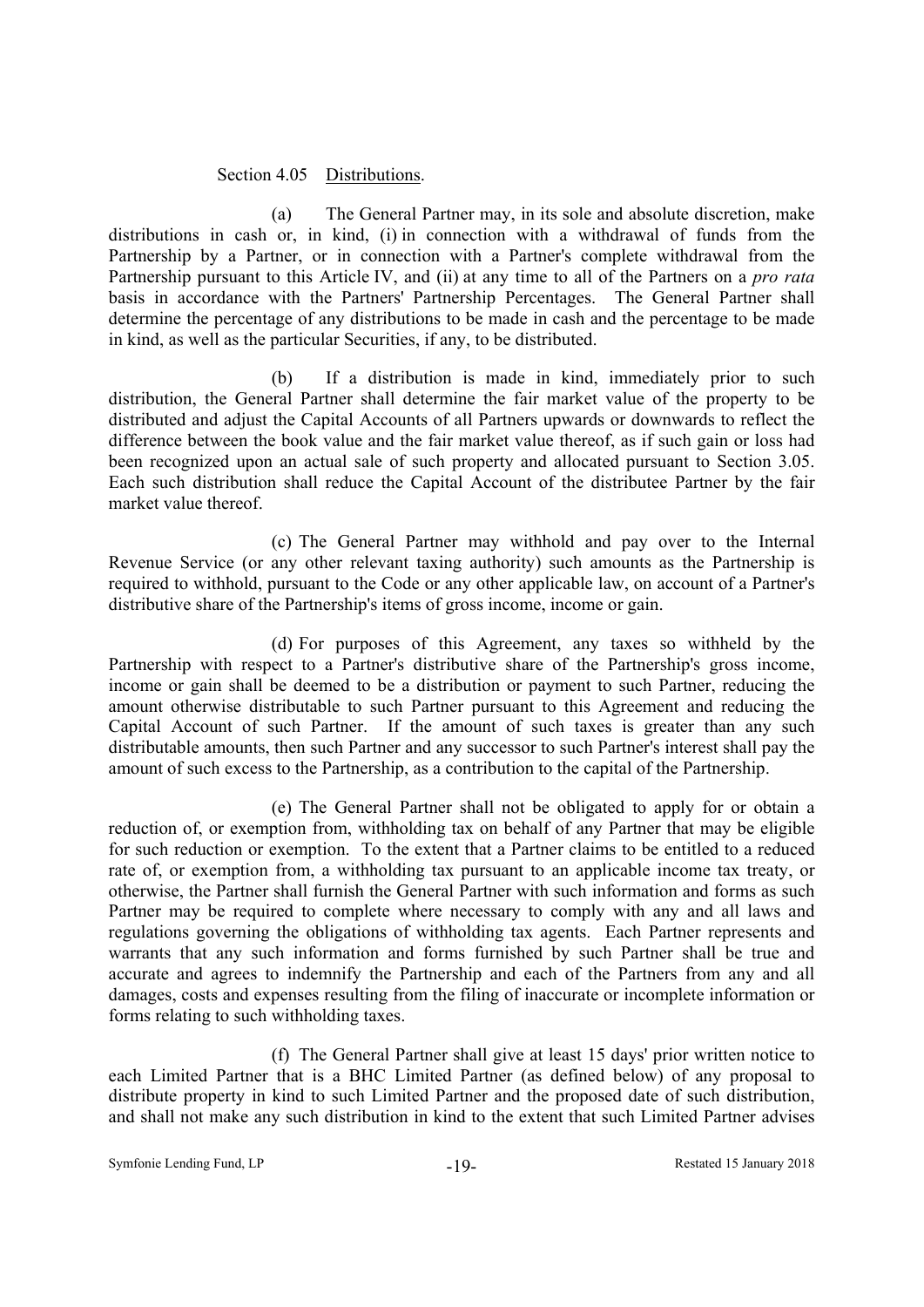the General Partner at least five days prior to the date set forth in such notice for such distribution that such distribution in kind could reasonably be expected to cause it to violate the Bank Holding Company Act of 1956, as amended (the "BHCA"). A "BHC Limited Partner" shall mean any Limited Partner that is, or is an affiliate of, a bank holding company (as defined in Section 2(a) of the BHCA) that is subject to the provisions of Regulation Y issued by the Board of Governors of the Federal Reserve System.

(g) The provisions of this Section 4.05 shall apply to distributions made in connection with any withdrawal under Article IV and in connection with dissolution pursuant to Article VI, unless otherwise provided for in Article VI.

## Section 4.06 Effective Date of Withdrawal.

 Unless otherwise specified herein, the effective date of a Partner's withdrawal shall mean the day immediately following (i) the Withdrawal Date in case of a withdrawal pursuant to Section 4.02, or (ii) the date determined by the General Partner, in its sole and absolute discretion, if such Limited Partner shall be required to withdraw from the Partnership pursuant to Section 4.03.

## Section 4.07 Limitations on Withdrawal of Capital Account.

(a) The right of any withdrawing Partner or its legal representatives to have distributed the Capital Account of such Partner pursuant to this Article IV is subject to the provision by the General Partner for all Partnership liabilities in accordance with the Act and for reserves or holdbacks for estimated accrued expenses, liabilities and contingencies in accordance with Section 3.08.

(b) If withdrawal requests are received for any Withdrawal Date, when aggregated with any other requests to withdraw/redeem total more than 5% (five percent) of the net asset value of the Partnership as of such date, the General Partner may, in its sole discretion, (i) satisfy all such withdrawal requests or (ii) reduce all withdrawal requests pro rata in accordance with the withdrawing Partner's Capital Account(s) so that only 5% (five percent) (or more, at the sole discretion of the General Partner) of the net asset value of the Partnership as of the Withdrawal Date is withdrawn. A withdrawal request that is not satisfied because of restrictions imposed by the General Partner, as described above, will be deemed made as of the next Withdrawal Date in priority to subsequent withdrawal requests (but not compulsory withdrawals), unless withdrawn and will be subject to the same restrictions. Until the Withdrawal Date as of which a withdrawal becomes effective, the interests of the withdrawing Partner will remain at risk of the Partnership's performance.

(c) The General Partner may suspend withdrawal rights, in whole or in part, (i) during any period in which any stock exchange on which a substantial portion of the Partnership's investments are quoted is closed, other than for ordinary holidays and weekends, or during periods in which dealings in such stock exchange are restricted or suspended; (ii) during any period in which, in the sole and absolute opinion of the General Partner, disposal of a substantial portion of investments by the Partnership would not be reasonable or practical; (iii) during any breakdown in the means of communication normally employed in determining the price or value of any Partnership investment or current prices in any securities market, or when

Symfonie Lending Fund, LP -20- -20- Restated 15 January 2018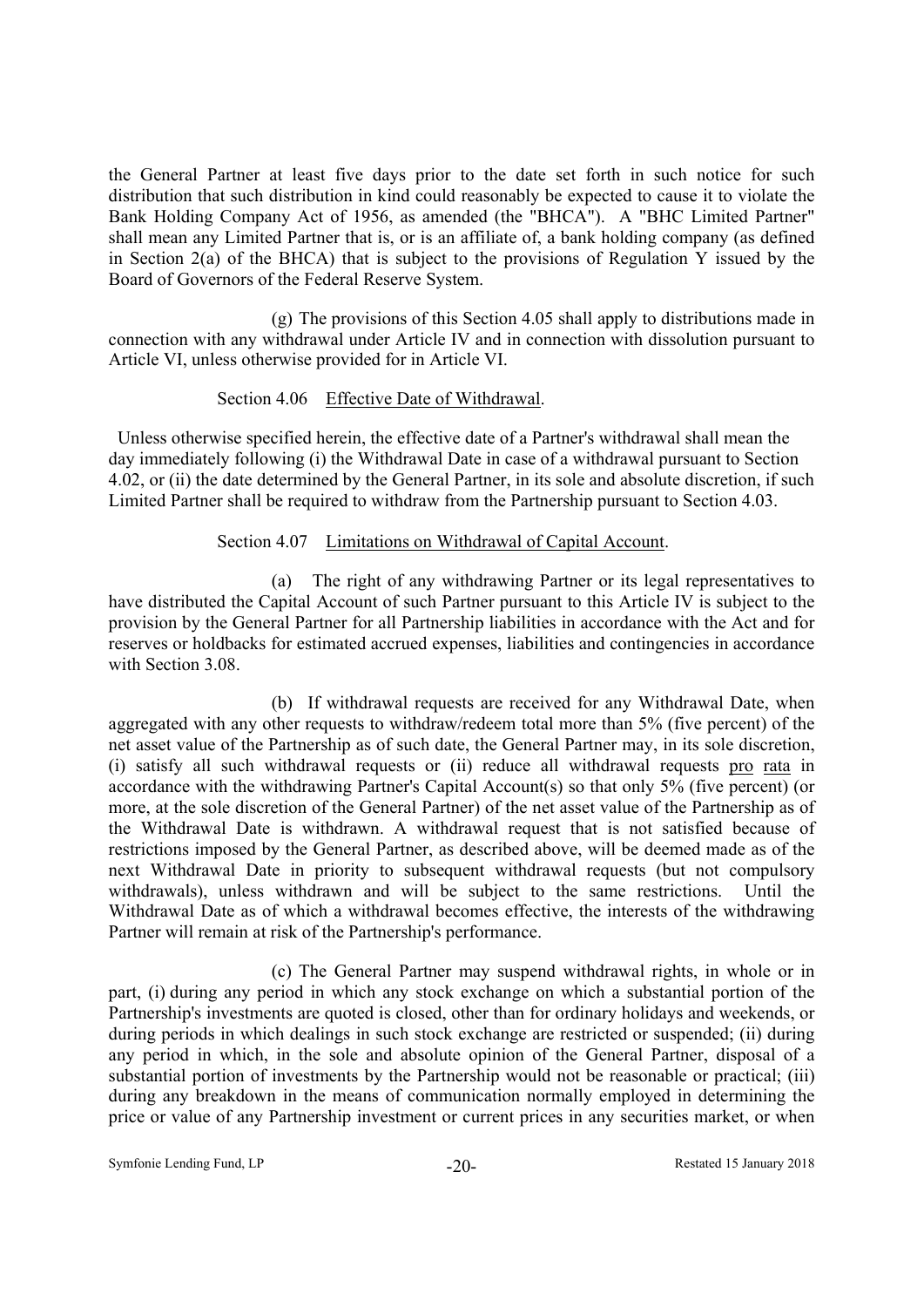for any other reason the prices or values of any investments owned by the Partnership cannot be reasonably or promptly ascertained; (iv) during any period in which the transfer of funds involved in the realization or acquisition of any investments by the Partnership cannot be effected at normal rates of exchange; (v) when there exists in the opinion of the General Partner a state of affairs where disposal of the Partnership's, or the determination of the net asset value of the Capital Accounts (in either case, as applicable), would not be reasonably practicable or would be seriously prejudicial to the non-withdrawing Limited Partners; and (vi) for any period during which the withdrawal of capital would cause a breach or default under any covenant in any agreement entered into by the Partnership for borrowing for cash management purposes.

(d) In addition, the General Partner, by written notice to any Limited Partner, may suspend the withdrawal rights of such Limited Partner (including, without limitation, payment of withdrawal proceeds) if the General Partner, in its sole and absolute discretion, deems it necessary to do so to comply with anti-money laundering laws and regulations applicable to the Partnership, the Master Fund, the General Partner or any of the Partnership's service providers.

Section 4.08 Withdrawals by BHC Limited Partners.

If at any time, as a result of proposed withdrawals by or distributions to other Partners, or for any other reason, the General Partner expects a BHC Limited Partner's interest in the Partnership to exceed 24.99% of the aggregate interests in the Partnership of all of the Partners, the General Partner shall immediately notify such BHC Limited Partner and permit such BHC Limited Partner to immediately withdraw so much of its capital in the Partnership as shall be necessary to maintain such BHC Limited Partner's total investment in the Partnership at a level below 25% of the aggregate interests in the Partnership of all of the Partners.

## **Article V**

#### **Admission of New Partners**

Section 5.01 New Partners.

 Subject to the condition that each new Limited Partner shall execute an appropriate supplement to this Agreement pursuant to which it agrees to be bound by the terms and provisions hereof, the General Partner, in its sole and absolute discretion, may admit one or more new Limited Partners as of the first Business Day of each calendar month or at such times as the General Partner, in its sole and absolute discretion, may allow. Admission of a new Limited Partner shall not be a cause for dissolution of the Partnership.

#### **Article VI**

#### **Duration and Dissolution of the Partnership**

Section 6.01 Duration.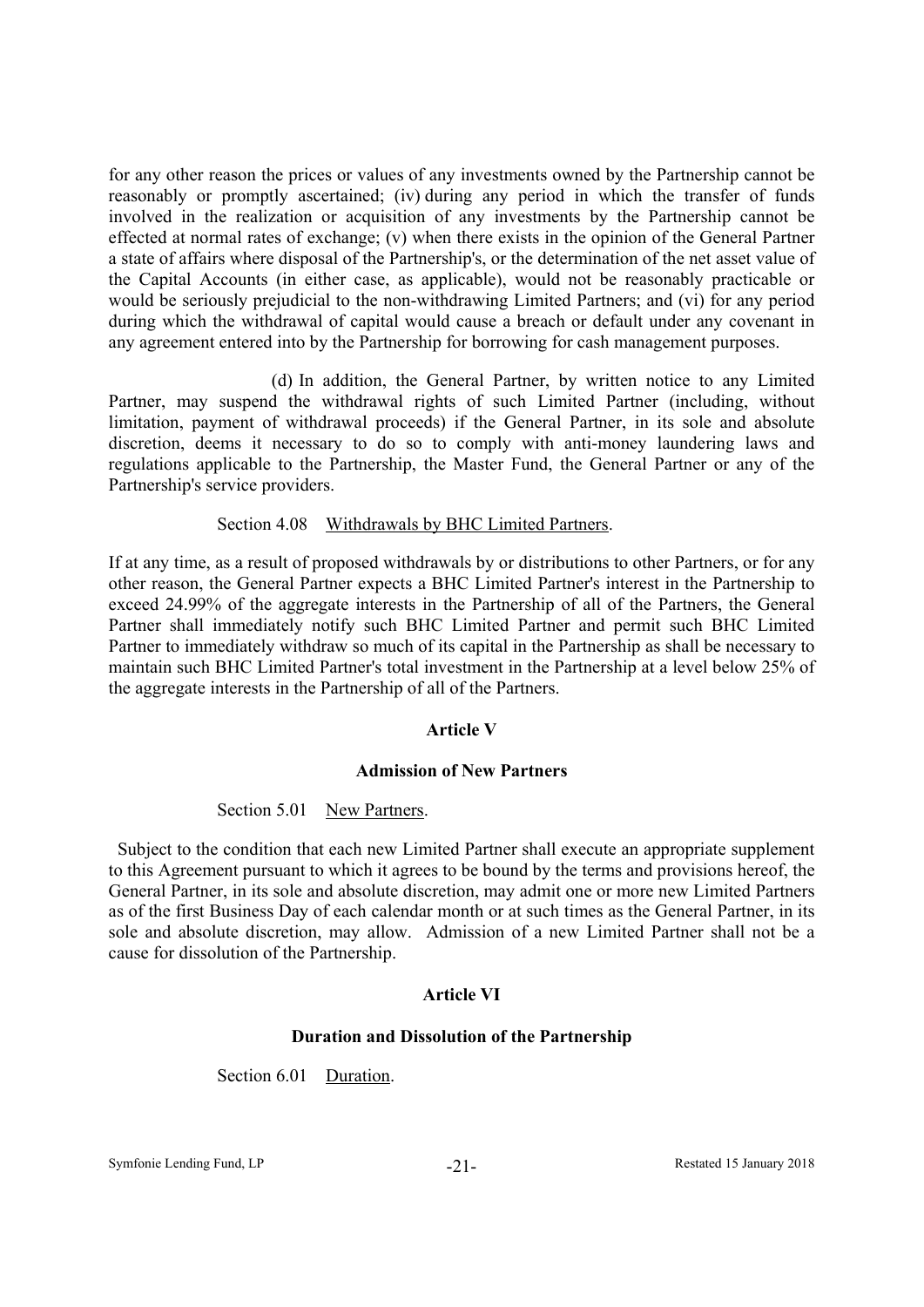The Partnership shall terminate on the earlier of (i) a determination by the General Partner that the Partnership should be dissolved or (ii) the insolvency, bankruptcy, dissolution or termination of the General Partner. Upon a determination by the General Partner to dissolve the Partnership, withdrawal requests and distributions in respect thereof shall not be made, and all assets of the Partnership shall be liquidated and distributed in accordance with Section 6.02 below.

#### Section 6.02 Dissolution

(a) Upon dissolution of the Partnership, the General Partner shall, within 30 days after completion of a final audit of the Partnership's financial statements, make distributions out of the Partnership's assets, in the following manner and order:

(i) to creditors, including Partners who are creditors, to the extent otherwise permitted by law, in satisfaction of liabilities of the Partnership (whether by payment or by establishment of reserves); and

Accounts.

(ii) to the Partners in the proportion of their respective Capital

(b) The General Partner, in its sole and absolute discretion, at any time and from time to time, may designate one or more liquidators, including, without limitation, one or more members of the General Partner, who shall have full authority to wind up and liquidate the business of the Partnership and to make final distributions as provided in this Section 6.02. The appointment of any liquidator may be revoked, or a successor or additional liquidator or liquidators may be appointed, at any time by an instrument in writing signed by the General Partner. Any such liquidator may receive such compensation as shall be fixed, from time to time, by the General Partner.

(c) In the event that the Partnership is dissolved on a date other than the last day of a fiscal year, the date of such dissolution shall be deemed to be the last day of a fiscal year for purposes of adjusting the Capital Accounts of the Partners pursuant to Section 3.05. For purposes of distributing the assets of the Partnership upon dissolution, the General Partner shall be entitled to a return, on a *pari passu* basis with the Limited Partners, of the amount standing to its credit in its Capital Account and, with respect to its share of profits, based upon its Partnership Percentage.

## **Article VII**

#### **Tax Returns; Reports to Partners**

#### Section 7.01 Independent Auditors.

The financial statements of the Partnership shall be audited by an independent certified public accountant selected by the General Partner as of the end of each fiscal year of the Partnership. The General Partner in its sole and absolute discretion determine to waive the requirement for an audit.

Section 7.02 Filing of Tax Returns.

Symfonie Lending Fund, LP  $-22$ - Restated 15 January 2018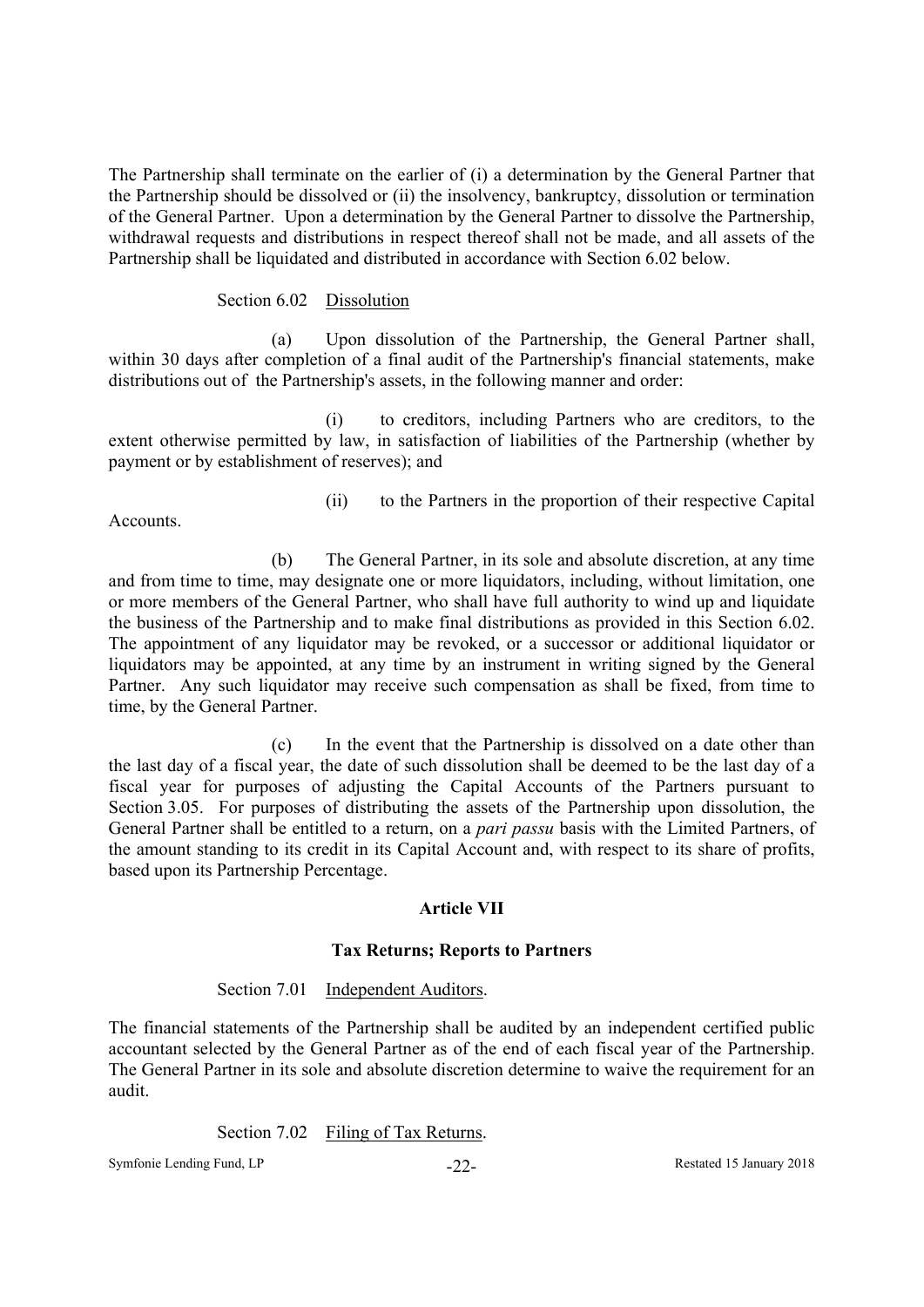The General Partner or its designated agent shall prepare and file, or cause the independent auditors of the Partnership to prepare and file, a Federal information tax return in compliance with Section 6031 of the Code, and any required state and local income tax and information returns, for each tax year of the Partnership.

Section 7.03 Tax Matters Partner.

 The General Partner shall be designated on the Partnership's annual Federal information tax return, and have full powers and responsibilities, as the Tax Matters Partner of the Partnership for purposes of Section 6231(a)(7) of the Code. Each person (for purposes of this Section 7.03, called a "Pass-Thru Partner") that holds or controls an interest as a Limited Partner on behalf of, or for the benefit of, another person or persons, or which Pass-Thru Partner is beneficially owned (directly or indirectly) by another person or persons, shall, within 30 days following receipt from the Tax Matters Partner of any notice, demand, request for information or similar document, convey such notice or other document in writing to all holders of beneficial interests in the Partnership holding such interests through such Pass-Thru Partner. In the event the Partnership shall be the subject of an income tax audit by any Federal, state or local authority, to the extent the Partnership is treated as an entity for purposes of such audit, including administrative settlement and judicial review, the Tax Matters Partner shall be authorized to act for, and its decision shall be final and binding upon, the Partnership and each Partner. All expenses incurred in connection with any such audit, investigation, settlement or review shall be borne by the Partnership.

## Section 7.04 Reports to Current Partners.

As soon as practicable, or, at the latest, within six months after the end of the fiscal year, the Partnership shall prepare and mail to each Partner, together with the report thereon of the independent auditors selected by the General Partner, an audited financial report setting forth:

(a) a balance sheet of the Partnership as of the end of such fiscal year;

(b) a statement showing the Net Capital Appreciation or Net Capital Depreciation, as the case may be, for such year;

(c) such Partner's Capital Account as of the end of such year; and

(d) such Partner's Capital Account and Partnership Percentage for the then current Accounting Period.

## Section 7.05 Reports to Partners and Former Partners.

As soon as practicable, or at the latest within six months after the end of the fiscal year, the Partnership shall prepare and mail, or cause its independent auditors to prepare and mail, to each Partner and, to the extent necessary, to each former Partner (or its legal representatives), a report setting forth in sufficient detail such information as shall enable such Partner or former Partner (or such Partner's legal representatives) to prepare its Federal income tax return in accordance with the laws, rules and regulations then prevailing. Limited Partners shall also receive a halfyearly unaudited interim report, incorporating unaudited financial statements.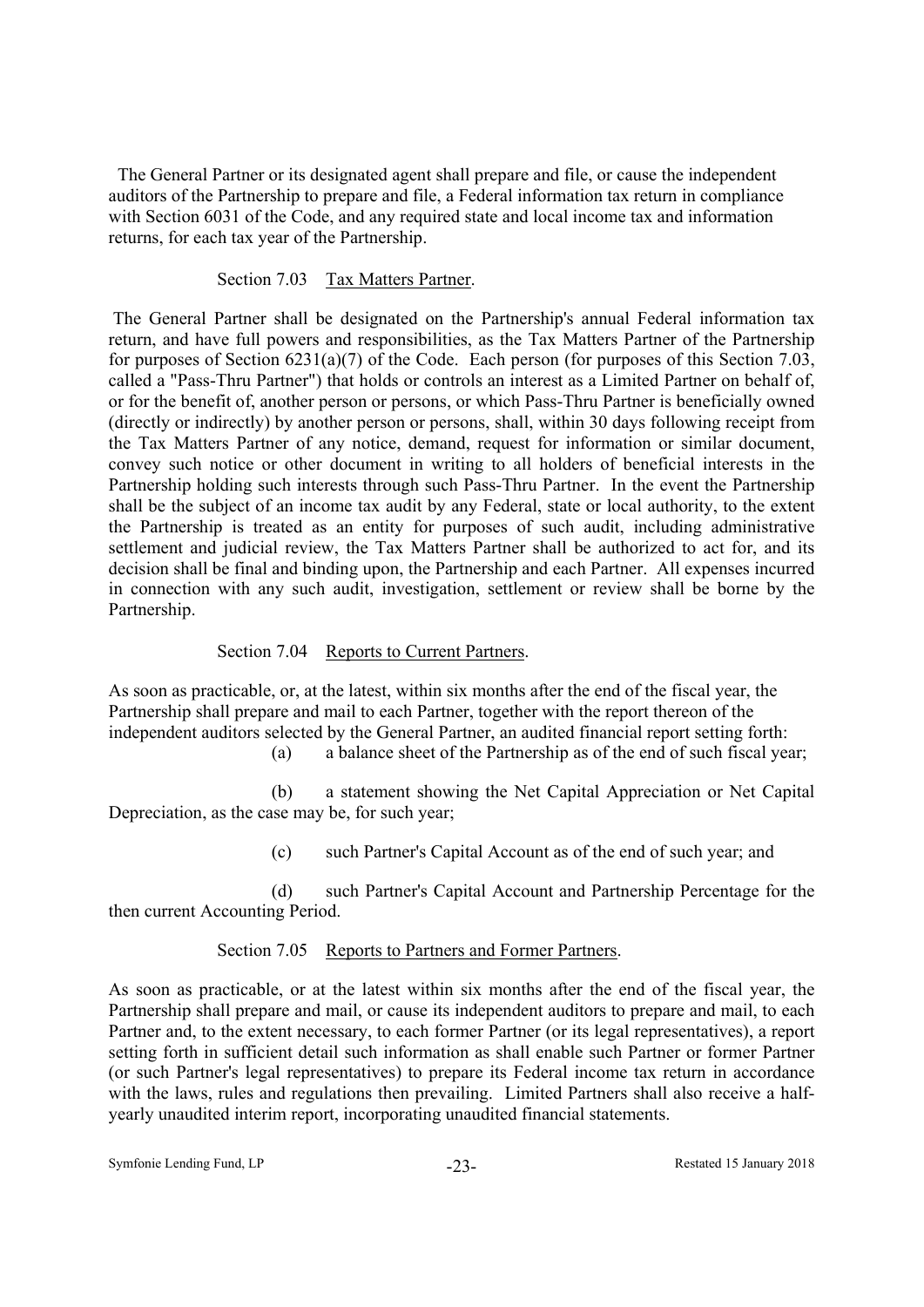#### **Article VIII**

#### **Miscellaneous**

#### Section 8.01 General.

This Agreement (i) shall be binding on the executors, administrators, estates, heirs and legal successors and representatives of the Partners and (ii) may be executed through the use of separate signature pages or supplemental agreements in any number of counterparts, with the same effect as if the parties executing such counterparts had all executed one counterpart; *provided*, *however*, that each such counterpart shall have been executed by the General Partner and that the counterparts, in the aggregate, shall have been signed by all of the Partners.

Section 8.02 Amendments to the Partnership Agreement.

 The terms and provisions of this Agreement may be modified or amended at any time by the written consent of Limited Partners having in excess of 50% of the Partnership Percentages of the Limited Partners, subject to the written consent of the General Partner. Without the consent of the other Partners, however, the General Partner may amend this Agreement to: (i) reflect changes validly made in the membership of the Partnership and the Capital Contributions and Partnership Percentages of the Partners; (ii) change the Incentive Allocation provisions to the extent required to comply with any applicable regulatory requirements; (iii) reflect a change in the name of the Partnership; (iv) make a change that is necessary or, in the opinion of the General Partner, advisable to qualify the Partnership as a limited partnership or a partnership in which the Limited Partners have limited liability in all jurisdictions in which the Partnership conducts or plans to conduct business, or to ensure that the Partnership shall not be treated as an association taxable as a corporation or a publicly traded partnership taxable as a corporation for Federal income tax purposes; (v) make a change that does not adversely affect the Limited Partners in any material respect; (vi) make a change that is necessary or desirable to cure any ambiguity, or to correct or supplement any provision in this Agreement that would otherwise be inconsistent with any other provision in this Agreement, or to otherwise provide for matters or questions arising under this Agreement so long as such change shall not be inconsistent with the provisions of this Agreement, in each case so long as such change does not adversely affect the Limited Partners in any material respect; (vii) make a change that is necessary or desirable to satisfy any requirements, conditions or guidelines contained in any opinion, directive, order, statute, ruling or regulation of any Federal, state or non-U.S. governmental entity, so long as such change is made in a manner which minimizes any adverse effect on the Limited Partners; (viii) make a change that is required or contemplated by this Agreement; (ix) make a change in any provision of this Agreement that requires any action to be taken by or on behalf of the General Partner or the Partnership pursuant to applicable Delaware law, if the provisions of applicable Delaware law are amended, modified or revoked so that the taking of such action is no longer required; (x) prevent the Partnership from being deemed in any manner an "investment company" subject to the provisions of the Investment Company Act of 1940, as amended; or (xi) make any other amendments similar to the foregoing. Each Partner, however, must approve of any amendment which would (a) amend its Capital Account or rights of withdrawal or (b) amend the provisions of this Agreement relating to amendments.

Symfonie Lending Fund, LP  $-24-$  Restated 15 January 2018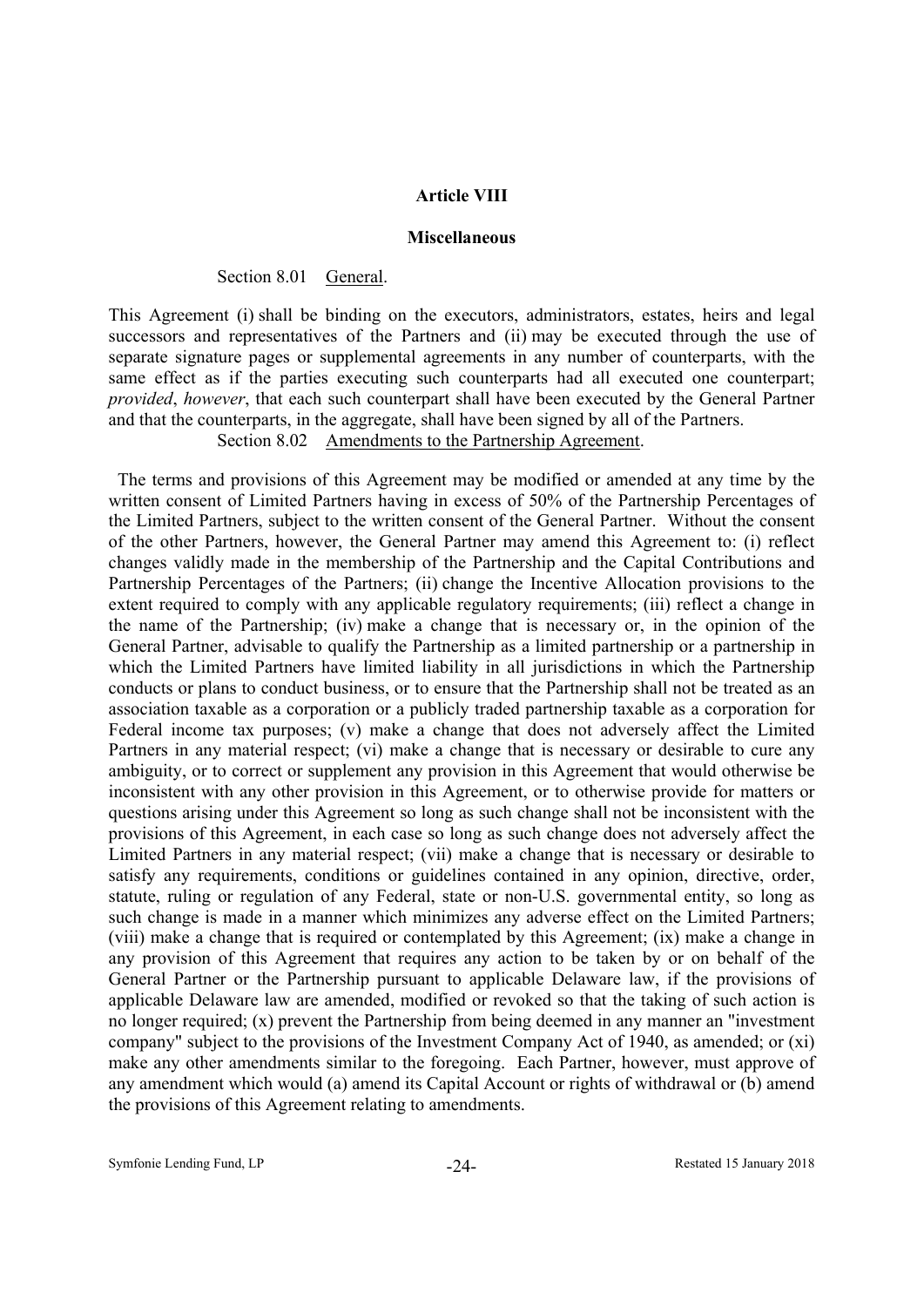## Section 8.03 Choice of Law.

Notwithstanding where this Agreement may be executed by any of the parties hereto, the parties expressly agree that all of the terms and provisions hereof shall be construed in accordance with the laws of the State of Delaware and, without limitation thereof, that the Act as now adopted or as may be hereafter amended shall govern the partnership aspects of this Agreement.

## Section 8.04 Adjustment of Basis of Partnership Property.

In the event of a distribution of the Partnership's property to a Partner or an assignment or other transfer (including by reason of death) of all or part of the interest of a Partner in the Partnership, the General Partner, in its sole and absolute discretion, may cause the Partnership to elect, pursuant to Section 754 of the Code (or any corresponding provision of subsequent law), to adjust the basis of the Partnership's property as provided by Sections 734 and 743 of the Code.

# Section 8.05 No Third Party Rights.

 Except for the provisions of Section 2.06, the provisions of this Agreement, including, without limitation, the provisions of Section 1.05, are not intended to be for the benefit of any creditor or other person (other than the Partners in their capacities as such) to whom any debts, liabilities or obligations are owed by (or who otherwise have a claim against or dealings with) the Partnership or any Partner, and no such creditor or other person shall obtain any rights under any of such provisions (whether as a third-party beneficiary or otherwise) or shall by reason of any such provisions make any claim in respect of any debt, liability or obligation (or otherwise), including, without limitation, any debt, liability or obligation pursuant to Section 1.05, against the Partnership or any Partner.

Section 8.06 Notices.

Each notice relating to this Agreement shall be in writing and delivered in person, by registered or certified mail (return receipt requested), or by Federal Express or other recognized overnight courier service (for next business day delivery). All notices to the Partnership shall be addressed to its principal office and place of business. All notices addressed to a Partner shall be addressed to such Partner at its address set forth in the books and records of the Partnership. Any Partner may designate a new address for itself by notice to that effect given to the Partnership as herein provided. Unless otherwise specifically provided in this Agreement, a notice shall be deemed to have been effectively given two Business Days after mailing by registered or certified mail, on the next Business Day after mailing by recognized overnight courier service (for next business day delivery), in each case addressed to the proper address, or when delivered in person to such address.

## Section 8.07 Goodwill.

 No value shall be placed on the name or goodwill of the Partnership, which shall belong exclusively to the General Partner.

Section 8.08 Headings.

Symfonie Lending Fund, LP  $-25-$  Restated 15 January 2018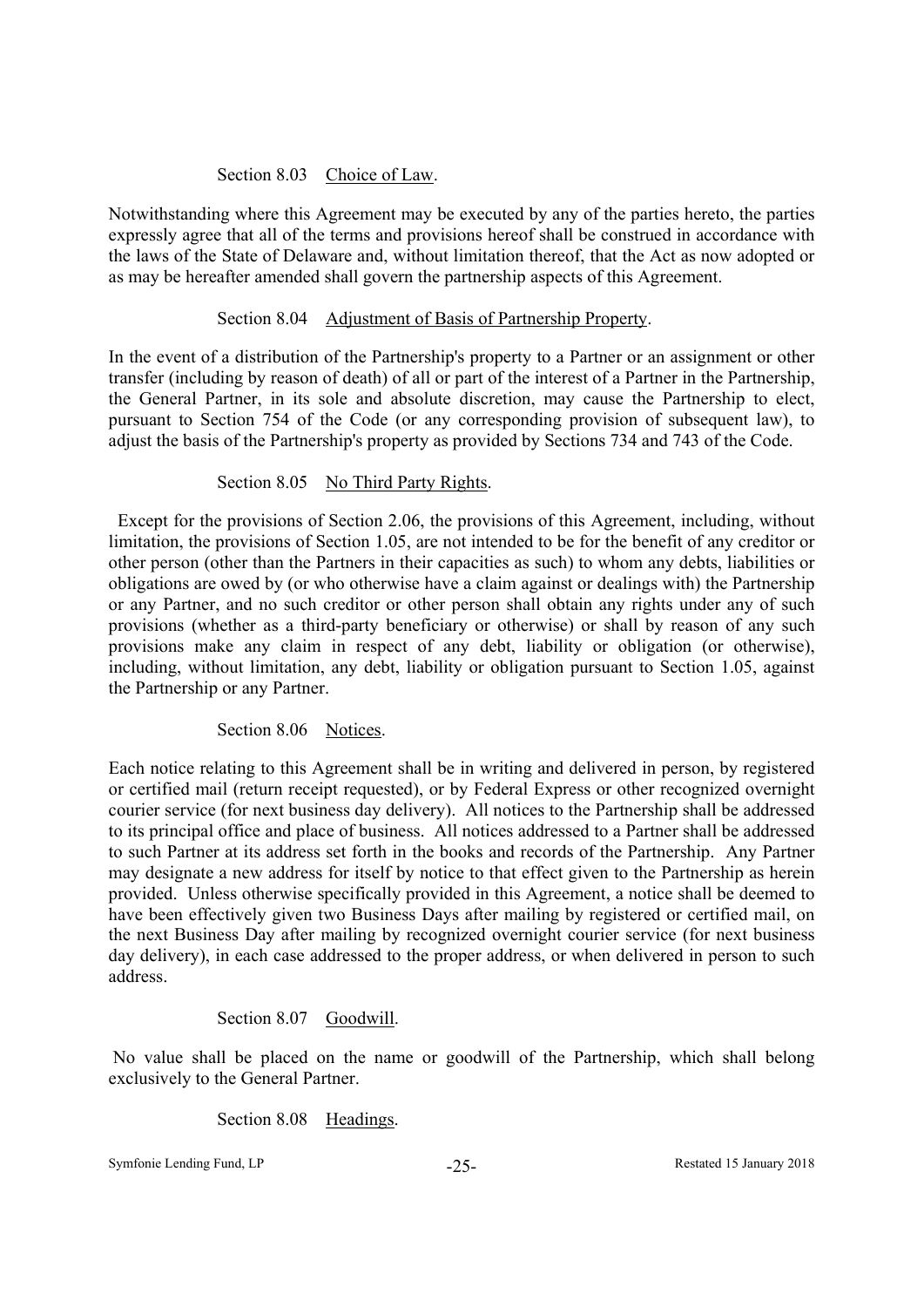The titles of the Articles and the headings of the Sections of this Agreement are for convenience of reference only, and are not to be considered in construing the terms and provisions of this Agreement.

Section 8.09 Pronouns.

 All pronouns shall be deemed to refer to the masculine, feminine, neuter, singular or plural, as the identity of the person or persons, firm or corporation may require in the context thereof.

Section 8.10 Confidentiality.

In connection with the organization of the Partnership and its ongoing business, the Limited Partners will receive or have access to confidential proprietary information concerning the Partnership, including, without limitation, portfolio positions, valuations, information regarding potential investments, financial information, trade secrets and the like (the "Confidential Information"), which is proprietary in nature and non-public. No Partner, nor any affiliate of any Partner, shall disclose or cause to be disclosed any Confidential Information to any person, other than such Partner's legal or tax advisors, nor use any Confidential Information for its own purposes or its own account, except in connection with its investment in the Partnership and except as otherwise required by any regulatory authority, law or regulation, or by legal process. Notwithstanding the foregoing, each Partner (and each employee, representative, or other agent of such Partner) may disclose to any and all persons, without limitation of any kind, the tax treatment and tax structure of (i) the Partnership and (ii) any of its transactions, and all materials of any kind (including opinions or other tax analyses) that are provided to the Partner relating to such tax treatment and tax structure.

Section 8.11 Waiver of Partition.

Except as may otherwise be required by law in connection with the winding-up, liquidation and dissolution of the Partnership, each Partner hereby irrevocably waives any and all rights that it may have to maintain an action for partition of any of the Partnership's property.

## Section 8.12 Non-Voting Interests of Registered Fund Limited Partners.

A Limited Partner interest owned by an investment fund registered as an investment company under the Investment Company Act of 1940, as amended (a "Registered Fund Limited Partner"), or by an affiliate of a Registered Fund Limited Partner, or by a person controlling, controlled by or under common control with a Registered Fund Limited Partner, shall be a Non-Voting Interest; provided, however, that such Non-Voting Interest shall be permitted to vote on matters with respect to which voting rights are not considered to be "voting securities" as defined under Section 2(a)(42) of the Investment Company Act of 1940, as amended. Except as provided in this Section 8.12, an interest held by a Registered Fund Limited Partner as a Non-Voting Interest shall be identical in all regards to all other interests held by Limited Partners.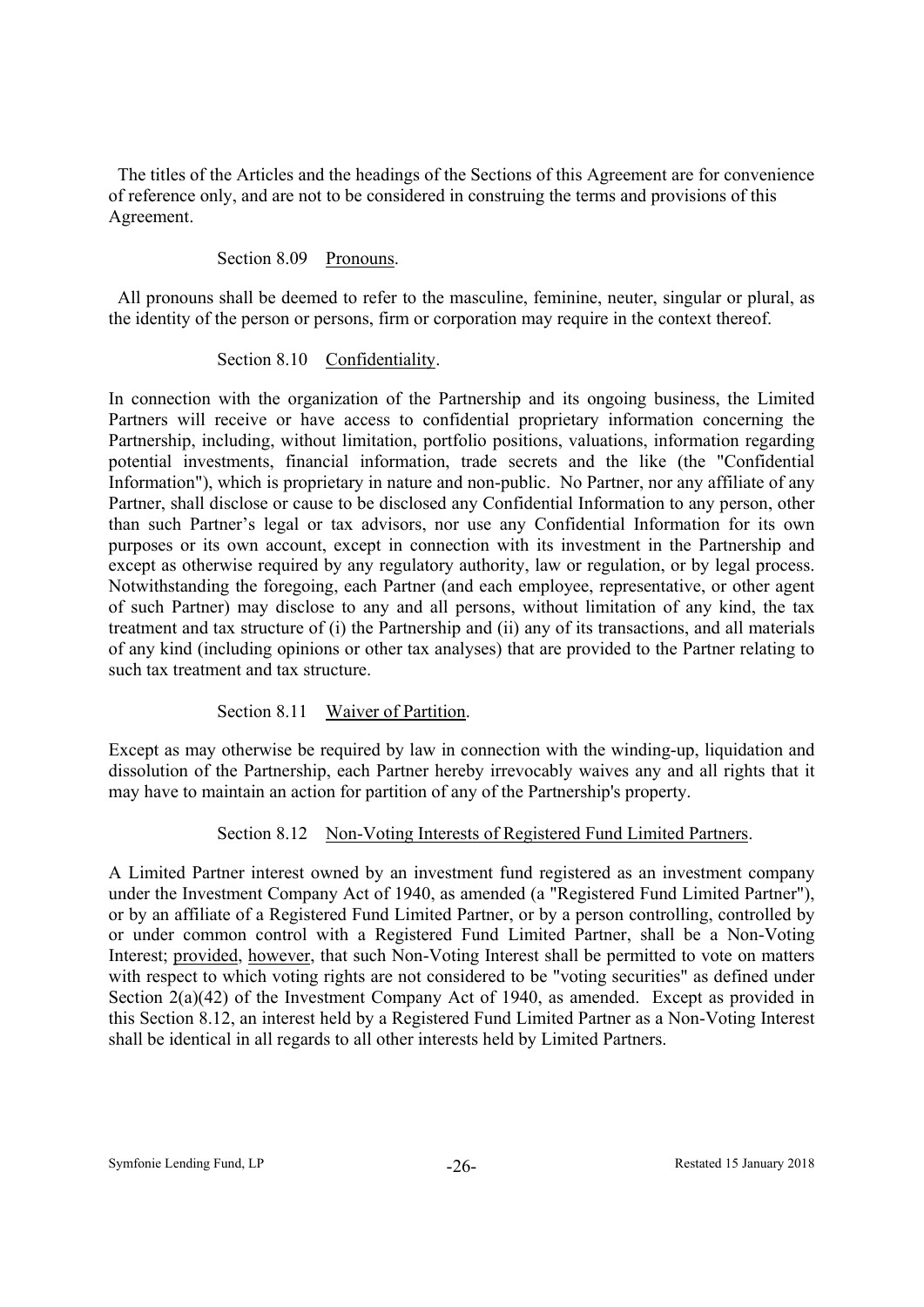#### **Article IX Terms and Conditions Specific to Classes of Interests**

Section 9.01 Maturity of Investments in Respect of Class 3 Year Class.

 All Partnership investments made in respect of Class 2018 Interests will have stated maturity of 3 years or less from the date they are made.

## Section 9.02 Distribution Rights of Class 3 Year Interests.

Limited Partners may receive annual distributions of up to 90% of their *pro-rata* share of interest payments and/or realised capital gains and/or principal repayments in respect of the Partnership's investments, provided, however, that they notify the General Partner in writing at least 30 (thirty) days prior the date of the first calendar quarter in which their election is to take effect.

# Section 9.03 Transfer of 3 Year to Other Classes.

 Limited Partners invested in Class 3Yr Interests may, with 30 days written notice to the General Partner, request that any or all of their *pro-rata* share of realised principal and interest repayments (net of amounts already re-invested) be invested in any other Class of Partnership Interests (a "Class Switch'). Capital invested into the other Class of Interests will be subject to any Specific Terms and Conditions governing that other Class.

# Section 9.04 Lock-up Period for Investments in Class 3 Yr Interests.

 In order to facilitate the investment process Limited Partners holding Class 3 Year Interests must generally maintain their initial investment (net of pre-elected distributions of net income and/or principal as described previously) and any subsequent investments in the Partnership for at least 36 (thirty-six) months following date of each investment made into the Partnership with respect to the Class 3 Year Interests.

## Section 9.05 Maturity of Investments in Respect of Class 5 Year Class.

 All Partnership investments made in respect of Class 2018 Interests will have stated maturity of 5 years or less from the date they are made.

# Section 9.06 Distribution Rights of Class 5 Year Interests.

Limited Partners may receive annual distributions of up to 90% of their *pro-rata* share of interest payments and/or realised capital gains and/or principal repayments in respect of the Partnership's investments, provided, however, that they notify the General Partner in writing at least 30 (thirty) days prior the date of the first calendar quarter in which their election is to take effect.

# Section 9.07 Transfer of 5 Year to Other Classes.

Limited Partners invested in Class 5Yr Interests may, with 30 days written notice to the General Partner, request that any or all of their *pro-rata* share of realised principal and interest repayments (net of amounts already re-invested) be invested in any other Class of Partnership

Symfonie Lending Fund, LP  $-27-$  Restated 15 January 2018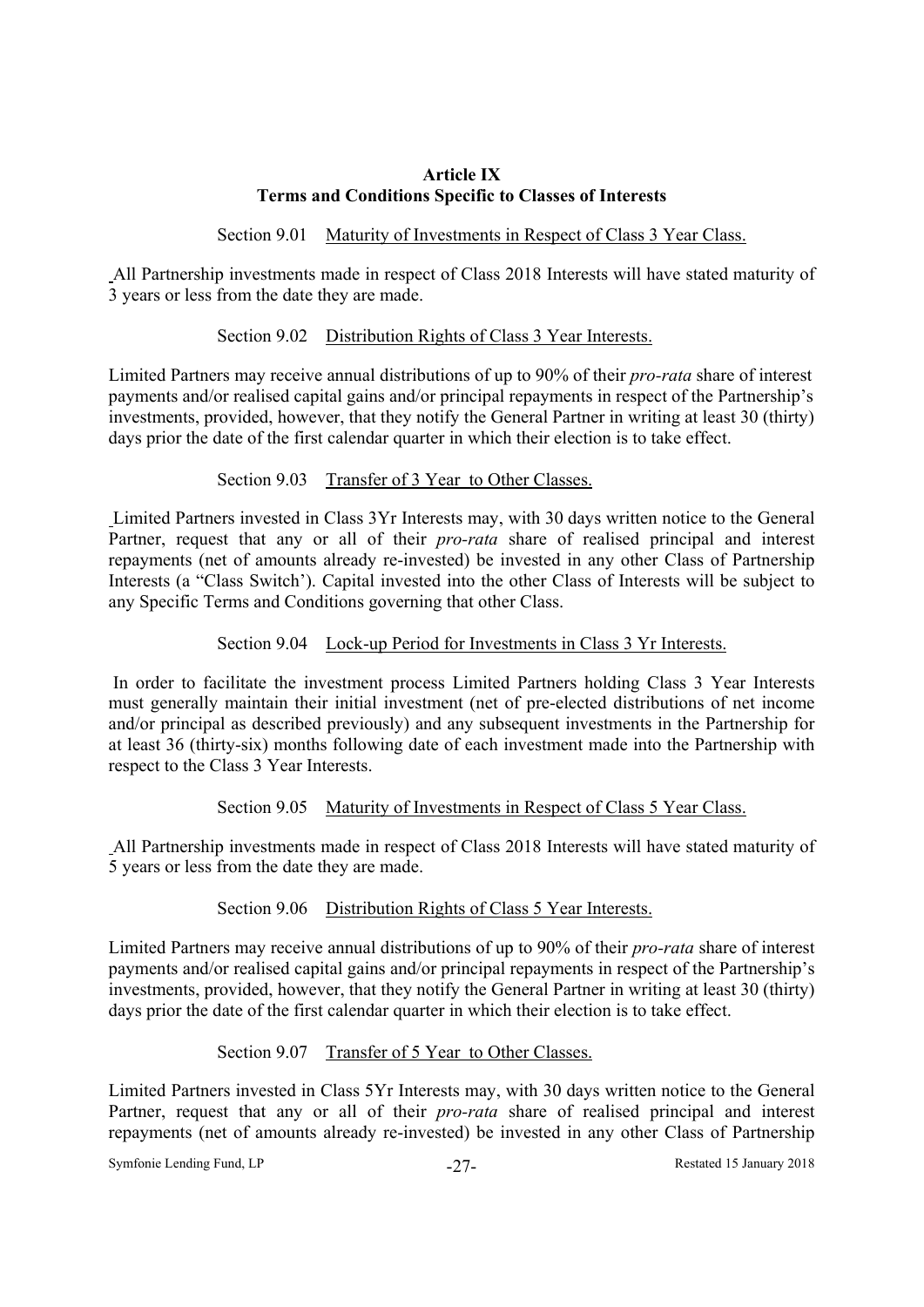Interests (a "Class Switch'). Capital invested into the other Class of Interests will be subject to any Specific Terms and Conditions governing that other Class.

Section 9.08 Lock-up Period for Investments in Class 5 Yr Interests.

In order to facilitate the investment process Limited Partners holding Class 5 Year Interests must generally maintain their initial investment (net of pre-elected distributions of net income and/or principal as described previously) and any subsequent investments in the Partnership for at least 60 (sixty) months following date of each investment made into the Partnership with respect to the Class 5 Year Interests.